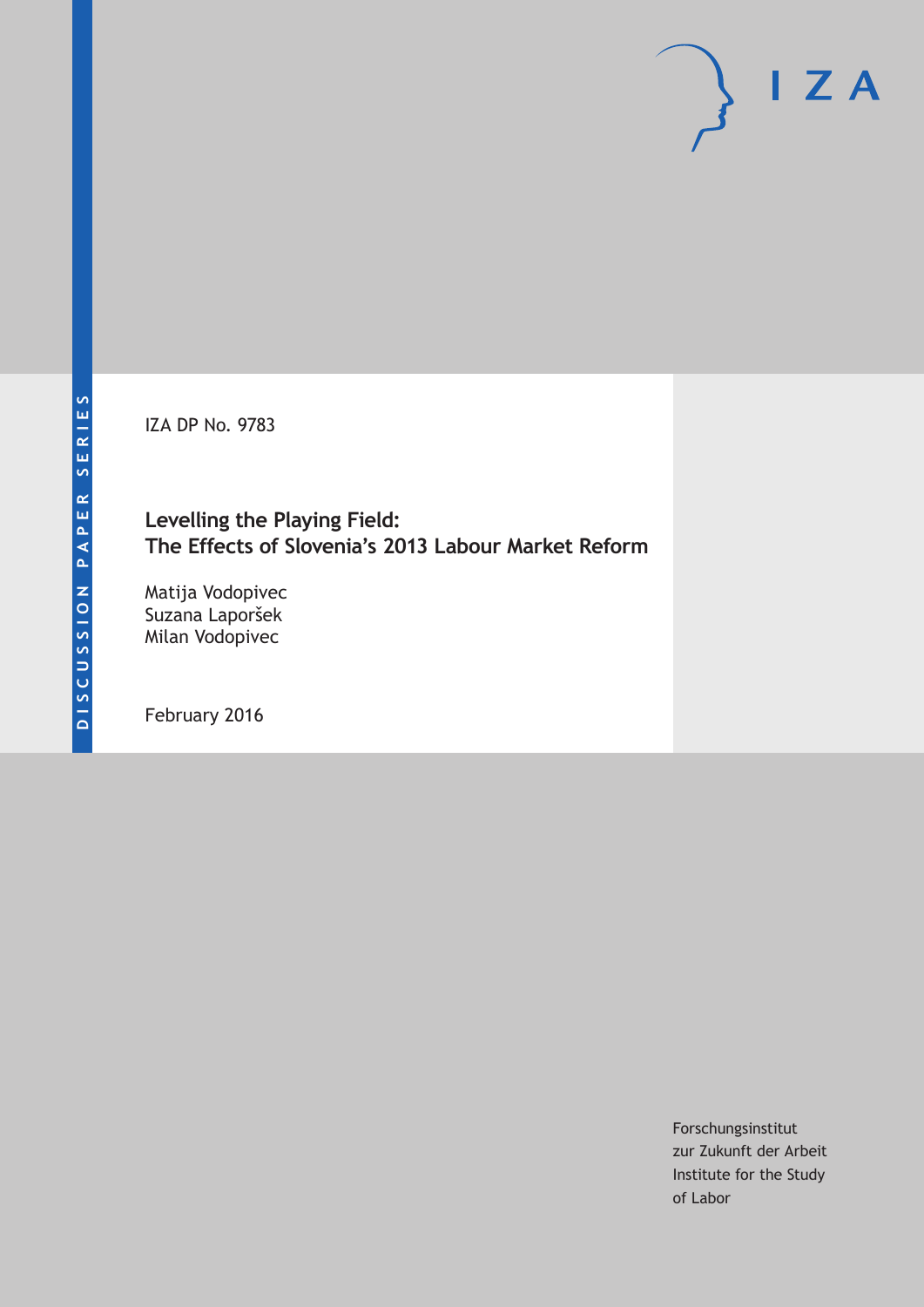# **Levelling the Playing Field: The Effects of Slovenia's 2013 Labour Market Reform**

### **Matija Vodopivec**

*University of Primorska and Bank of Slovenia* 

# **Suzana Laporšek**

*University of Primorska* 

### **Milan Vodopivec**

*University of Primorska, International School for Social and Business Studies, Celje and IZA* 

> Discussion Paper No. 9783 February 2016

> > IZA

P.O. Box 7240 53072 Bonn Germany

Phone: +49-228-3894-0 Fax: +49-228-3894-180 E-mail: iza@iza.org

Any opinions expressed here are those of the author(s) and not those of IZA. Research published in this series may include views on policy, but the institute itself takes no institutional policy positions. The IZA research network is committed to the IZA Guiding Principles of Research Integrity.

The Institute for the Study of Labor (IZA) in Bonn is a local and virtual international research center and a place of communication between science, politics and business. IZA is an independent nonprofit organization supported by Deutsche Post Foundation. The center is associated with the University of Bonn and offers a stimulating research environment through its international network, workshops and conferences, data service, project support, research visits and doctoral program. IZA engages in (i) original and internationally competitive research in all fields of labor economics, (ii) development of policy concepts, and (iii) dissemination of research results and concepts to the interested public.

IZA Discussion Papers often represent preliminary work and are circulated to encourage discussion. Citation of such a paper should account for its provisional character. A revised version may be available directly from the author.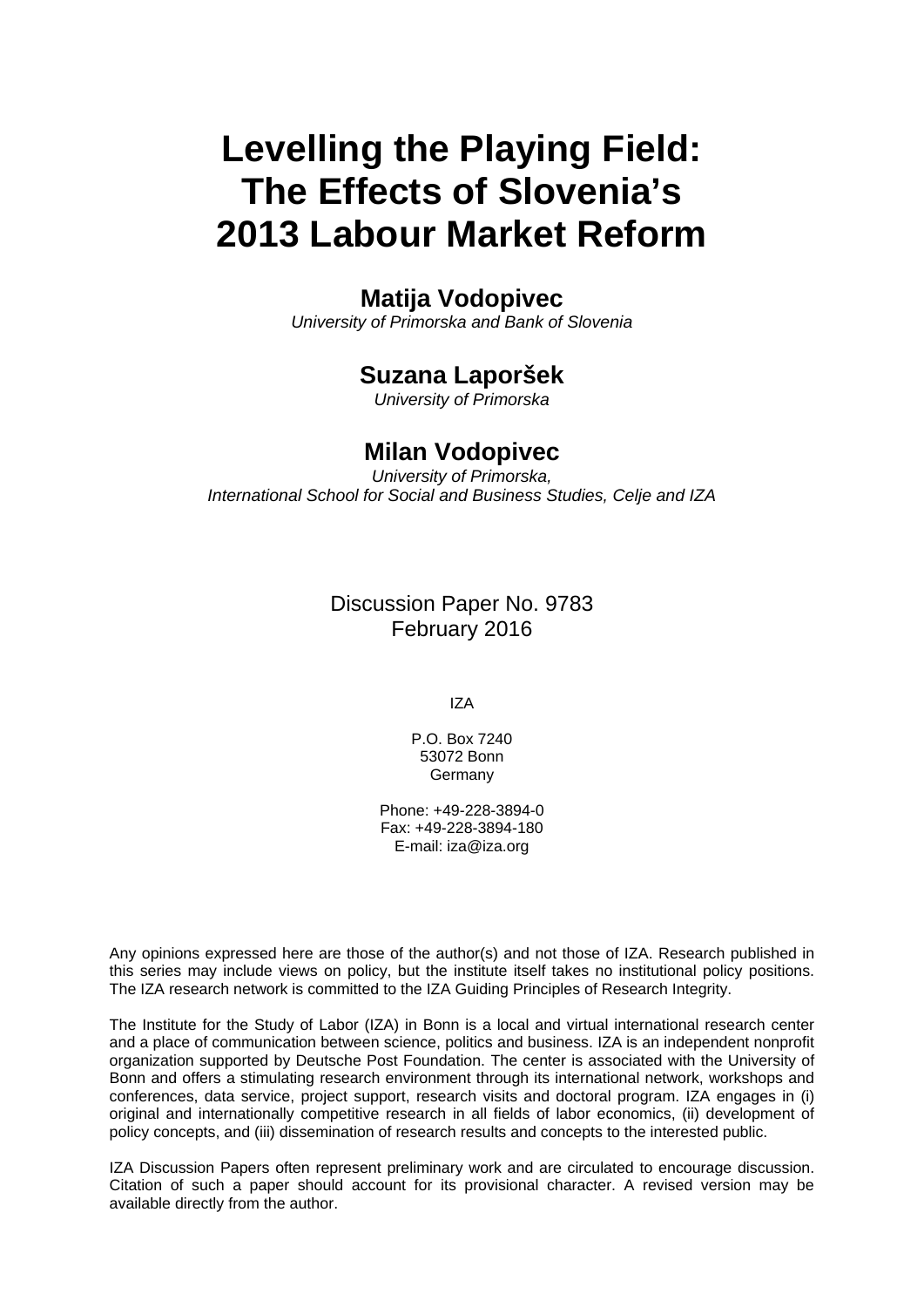IZA Discussion Paper No. 9783 February 2016

# **ABSTRACT**

# **Levelling the Playing Field: The Effects of Slovenia's 2013 Labour Market Reform\***

We examine the effects of a 2013 labour market reform in Slovenia which made permanent contracts less restrictive and fixed-term contracts more restrictive. Using matched employeremployee database covering the entirety of Slovenia's labour market participants, we compare the difference in outcomes for workers employed under permanent vs. fixed-term contracts before and after the legislative change. We find that the reform achieved both its stated goals of reducing labour market segmentation and improving access to jobs for vulnerable groups: (i) it increased the probability of accessing permanent jobs via transitions from both fixed-term jobs and unemployment, and (ii) it improved the accessibility of permanent jobs for both young and old workers.

JEL Classification: J62, J63, J68

Keywords: employment protection legislation, labor market dynamics, labor market segmentation

Corresponding author:

 $\overline{\phantom{a}}$ 

Matija Vodopivec Faculty of Management University of Primorska Cankarieva 5 6101 Koper Slovenia E-mail: Matija.Vodopivec@fm-kp.si

<sup>\*</sup> The authors are grateful to Peter Orazem for useful comments, and to Nejc Cvörnjek for excellent research assistance.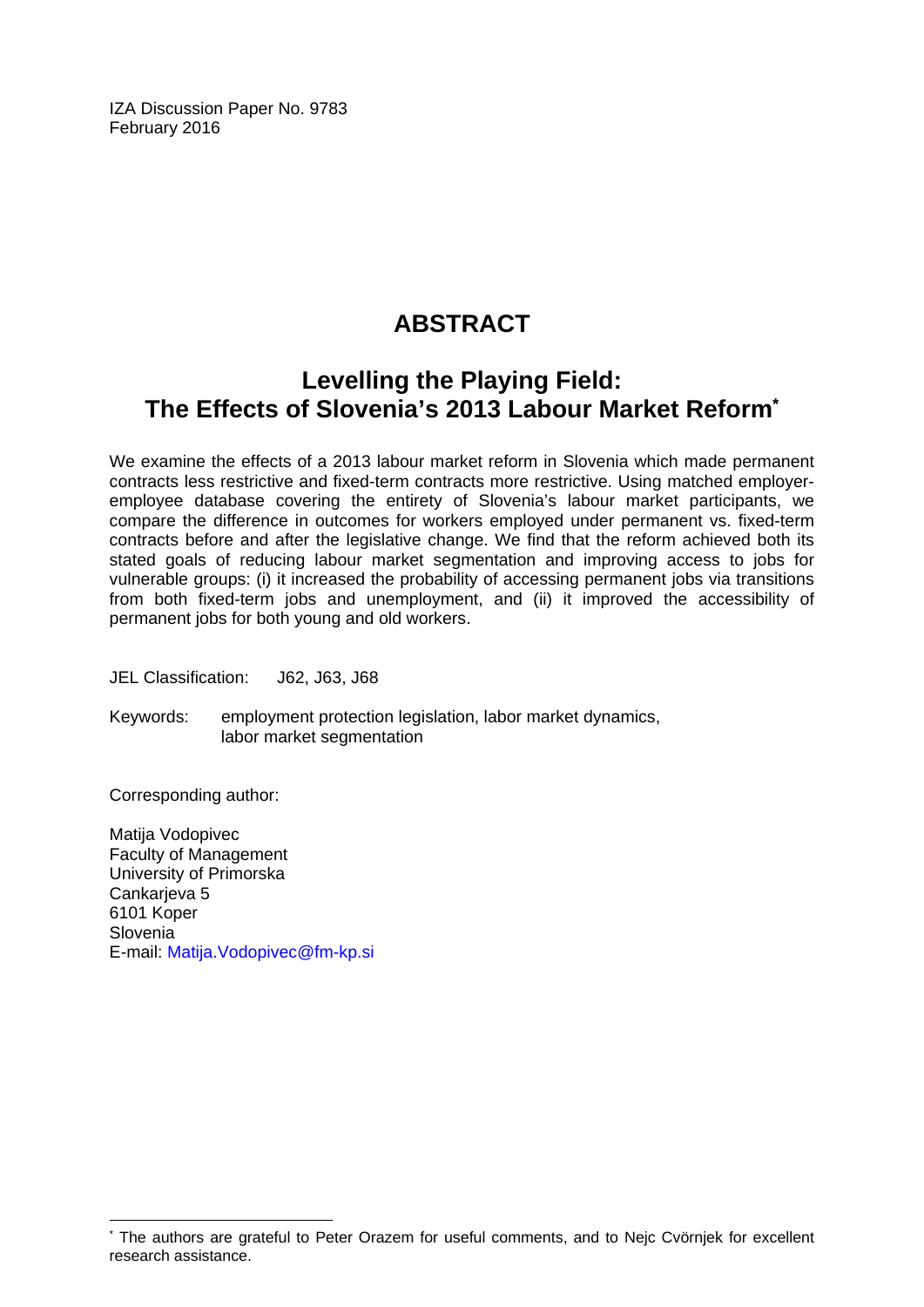#### **1. Background and summary**

l

In the recent past, the Slovenian labour market was often regarded as rigid and segmented, thus posing a barrier to faster economic growth and hindering the employment of vulnerable groups. Before the adoption of the Employment Relations Act in 2013, Slovenian employment protection legislation (EPL) was one of the most rigid among OECD countries and the EU, especially regarding the hiring and firing of permanent workers. The OECD index of EPL strictness in 2008 was 2.76, placing Slovenia in 20th place among the 25 EU Member States (Laporšek and Dolenc, 2012). As a consequence, the labour market was highly segmented between workers with permanent contracts, with a rich set of benefits, and those on fixed-term contracts, with meagre protections and benefits. Moreover, the weak ability of firms to adjust to labour market changes – as documented, among others, by the World Economic Forum (2016) – was increasingly viewed as a hindrance to the competitiveness of the Slovenian economy.

In Slovenia, the segmentation along the permanent vs. fixed-term divide has become increasingly pronounced and has particularly affected young workers. In 2011-12, the incidence of fixed-term contracts in Slovenia was 17.5 percent, compared with 13.5 for the non-weighted average of OECD countries; Slovenia's share only lagged behind Poland, Portugal and Spain among European OECD countries (OECD, 2014). Similarly, the share of fixed-term contracts among new hires has been among the highest in the EU (European Commission, 2010; OECD, 2014). Young workers have been particularly hurt by this dichotomy. In 2011, the incidence of temporary contracts (fixed-term, casual, and other temporary work contracts) among 15-29 year olds in Slovenia was 49.7 percent, compared to 29.3 percent for European OECD countries – placing Slovenia at the very top of that list (see also European Commission, 2010, for analysis of earlier periods).<sup>1</sup> Moreover, while in the majority of European countries young workers have better chances of moving from a fixedterm to a permanent contract than older workers, Slovenia is one of few countries where the opposite is true (European Commission, 2010).

The 2013 Employment Relations Act introduced significant changes aimed at reducing segmentation and increasing labour market flexibility. On the segmentation front, the law reduced the difference in costs between employing a worker under a fixed-term and a permanent contract. For fixed-term workers it introduced severance pay, increased the unemployment insurance contribution rate, and restricted the leeway for contract extensions. For permanent workers it reduced the level of severance pay and the advance notice period as well as, above all, significantly simplified procedures for the dismissal of permanent workers. On the flexibility front – beyond reducing firing costs of workers under the permanent contract – the law allowed for more flexible deployment of workers and introduced the option of monetary compensation instead of reinstatement, among others. As the result of these changes, the strictness of EPL, as measured by the OECD EPL index, decreased for both

<sup>1</sup> Data on incidence of temporary contracts is computed from: http://appsso.eurostat.ec.europa.eu/nui/show.do.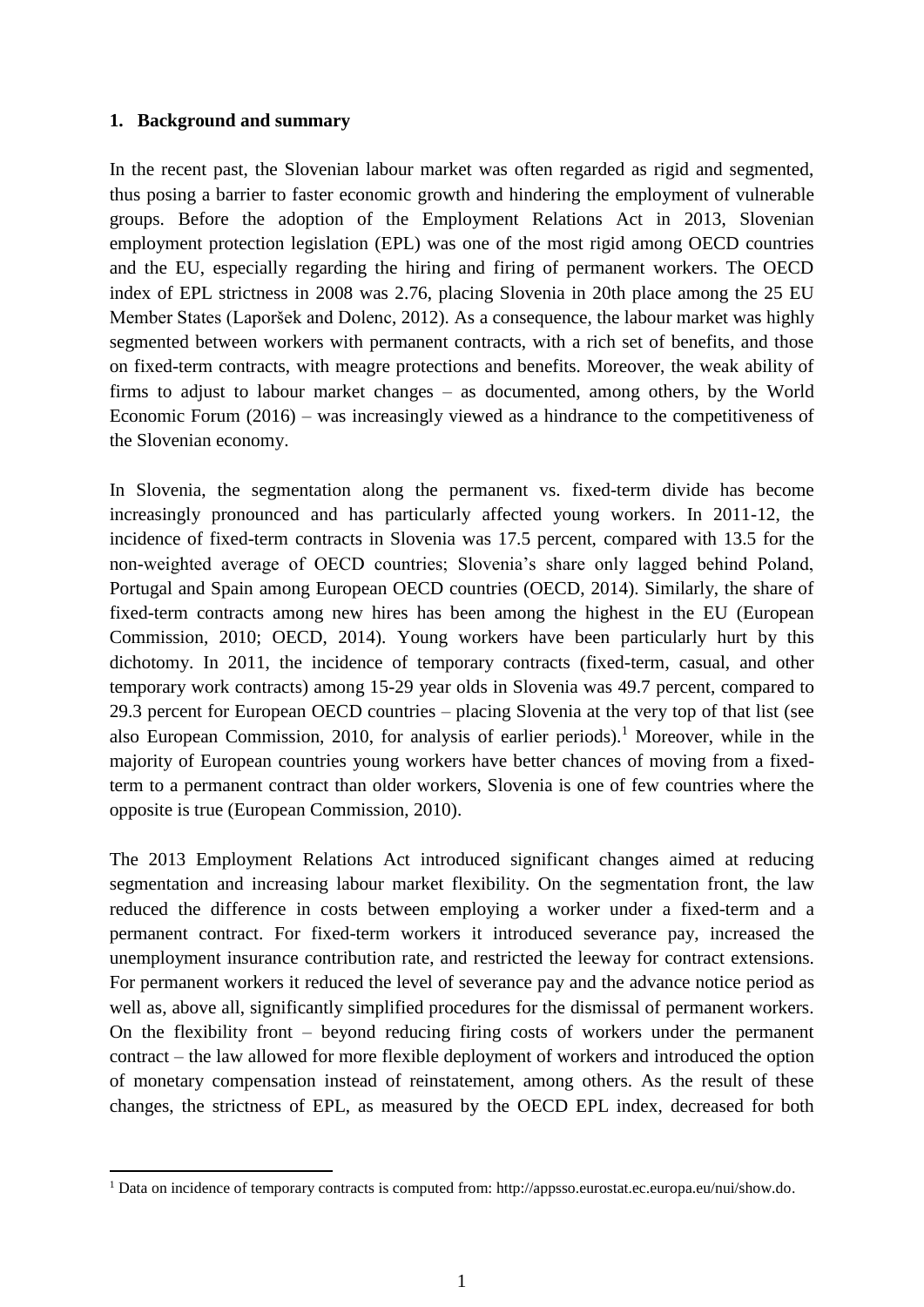permanent and temporary contracts, with the former being just below and the latter just above the average for OECD countries (see Section 2 below).

The effects of EPL on labour market outcomes has been a subject of a large body of theoretical and empirical literature, focusing on the impact on the level of employment and unemployment, on job and worker flows, and on the differential effects on various groups of workers. Most studies find insignificant and some negative effects of rigid EPL on the level of employment, and no effect on unemployment (see recent reviews by Boeri, 2011, and Betcherman, 2012). More unambiguous are the results on the effects on labour market dynamics. Recent micro econometric studies indicate that strict regulations negatively affect worker and job flows and thus labour market transitions. For example, Autor et al. (2007) show that the adoption of wrongful-discharge protections by state courts in the United States had a negative effect on job flows and firm entry. Similarly, Kugler (1999, 2004) find that reduction in dismissal costs increased accessions as well as separations of workers in Colombia. The negative impact of employment protection on turnover was confirmed also by cross-country studies performed on aggregate data (Gomez-Salvador et al., 2004; Messina and Vallanti, 2007; Boeri and Garibaldi, 2009), as well as by studies using difference-indifferences approaches on OECD countries (see Micco and Pages, 2006; Haltiwanger et al., 2014; Bassanini et al., 2010; Cingano et al., 2010; and OECD, 2010).

Particularly interesting for the present study are results concerning the effects of partial EPL reforms in Southern European countries, which typically reduced the stringency of fixed-term contracts while keeping EPL for permanent contracts unchanged. Bentolila et al. (2008) show that a 1984 Spanish reform liberalizing fixed-term contracts led to a strong substitution of permanent with fixed-term contracts (whose share in aggregate employment reached 35 percent in the early 1990s), an increase in worker turnover rate, and a reduction in the longterm unemployment rate. Because firms used layoffs as a normal practice, the conversion rates into permanent contracts were reduced from 18 percent in 1987 to 5 percent in 1994. Aguirregabiria and Alonso-Borrego (2014) also find that the reform mildly increased total employment and firm productivity. The findings of Blanchard and Landier (2002) in the case of France are similar. Following the introduction of fixed-term contracts in early 1980s for workers aged 20-24, the proportion of fixed-term contracts significantly increased and conversion rates from temporary to permanent work decreased. The duration of unemployment and probability of becoming unemployed decreased as well, but only in the early period. In Italy, a reform in the early 1990s introduced higher costs for unjust dismissals of permanent workers for businesses below 15 workers. That resulted in more intensive use of temporary contracts and had negligible effect on net employment (Kugler and Pica, 2008). Boeri and Jimeno (2005) also find that stricter EPL reduces dismissals of permanent workers as compared to fixed-term workers.

The objective of this study is to rigorously evaluate whether the 2013 Employment Relations Act levelled the playing field: whether it reduced labour market segmentation between permanent and fixed-term workers, and improved access to jobs of young and old workers. Year-to-year growth rates of employment under permanent contracts have increased under the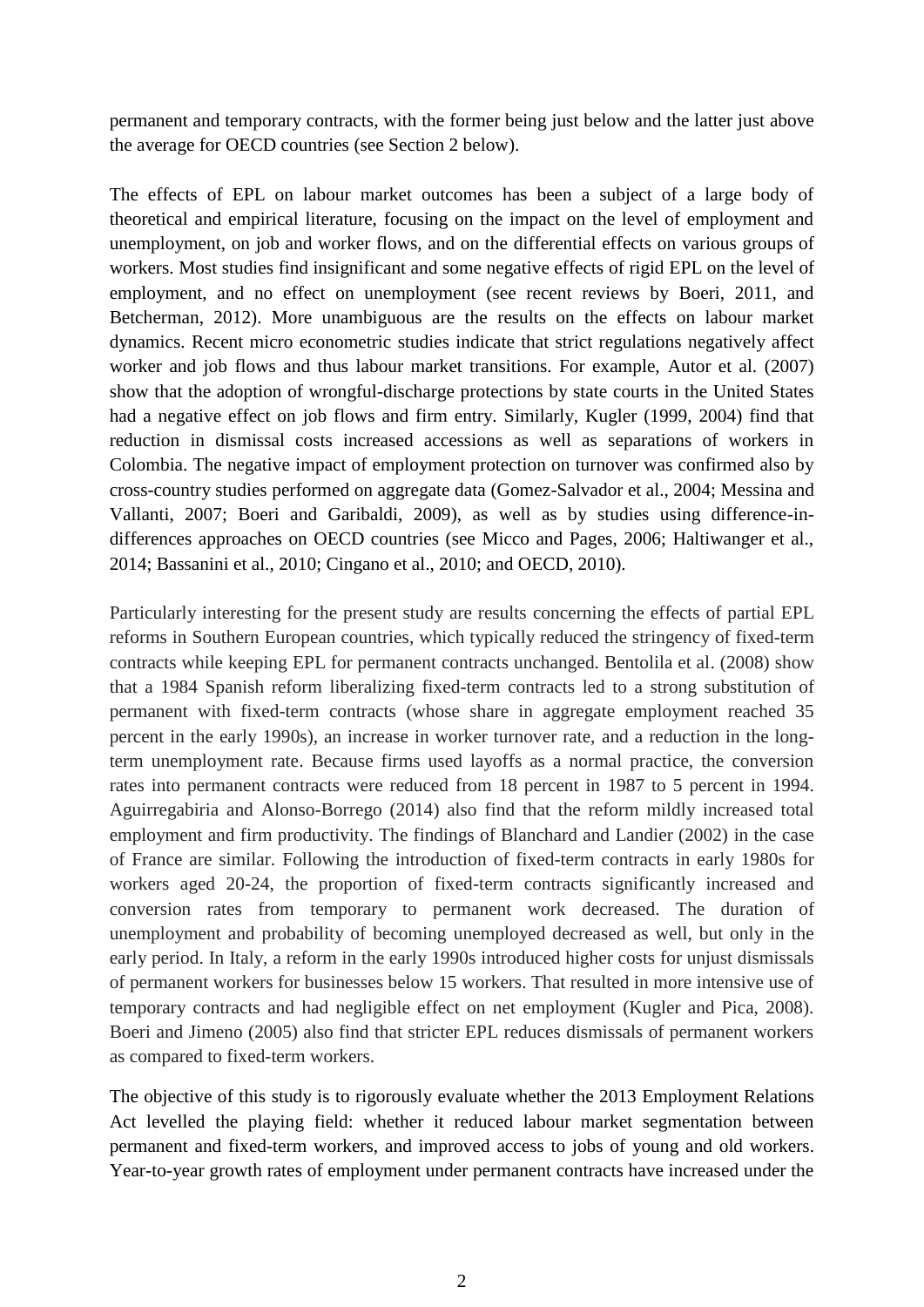new law, particularly for young workers (15-29 year olds) and first-time jobseekers, and there are signs of increased flows between the state of unemployment and employment (Working group on labour market legislation changes of the Republic of Slovenia, 2014). Of course, comparisons of indicators and aggregate data may be misleading, as they do not account for changes in the macroeconomic environment or for composition effects (for example, characteristics of the unemployment pool may change if there is a one-time wave of bankruptcies). Obtaining more nuanced insights and certainly pinpointing causality underlying studied relationships requires more sophisticated, for example, quasi-experimental methods, such as the ones employed below.

To identify the effects of legislative changes, the study uses a "double difference" approach. The specific nature of the labour market reform – the fact that employment protection for permanent workers became less restrictive and for fixed-term workers more restrictive – allows the identification of the effects by comparing differences in labour market outcomes for these two groups before and after the change of law.

The key findings of the paper are as follows. Confronting labour market segmentation, the new law increased the probability of accessing permanent jobs via transitions from both unemployment and fixed-term jobs (including via the conversion of fixed-term to permanent contracts with the same employer). The reform also helped vulnerable groups: the probability of accessing permanent jobs increased disproportionally for both young and old workers.

In what follows, we first describe the goals and relevant features of the 2013 legislative changes. We also discuss how these changes compare to other countries' recent reforms as measured by the OECD EPL index. This discussion sets the background for a description of the main research questions as well as for the methodology, including the double-difference approach, of addressing them. Next, we describe the comprehensive matched employeremployee database that is used for the empirical analysis. We then motivate the empirical analysis by describing the aggregate transitions between labour market states and present the results of individual-level transition regressions. The final section concludes.

### **2. Key changes introduced by the 2013 Employment Relations Act**

The new Employment Relations Act (Official Gazette of the Republic of Slovenia, no. 21/2013) came into effect on April 12, 2013 as part of a comprehensive labour market reform aiming at establishing an adequate balance between employment security and flexibility. The new law pursued three main goals: (i) reducing labour market segmentation, (ii) increasing flexibility, and (iii) strengthening the legal protection of workers. To reduce labour market segmentation, the new law reduced costs associated with permanent employment (including simplification of procedures for firing) and increased costs associated with fixed-term employment. The new law also strengthened legal protection in areas where workers in the past were subject to insufficient protection or misuse.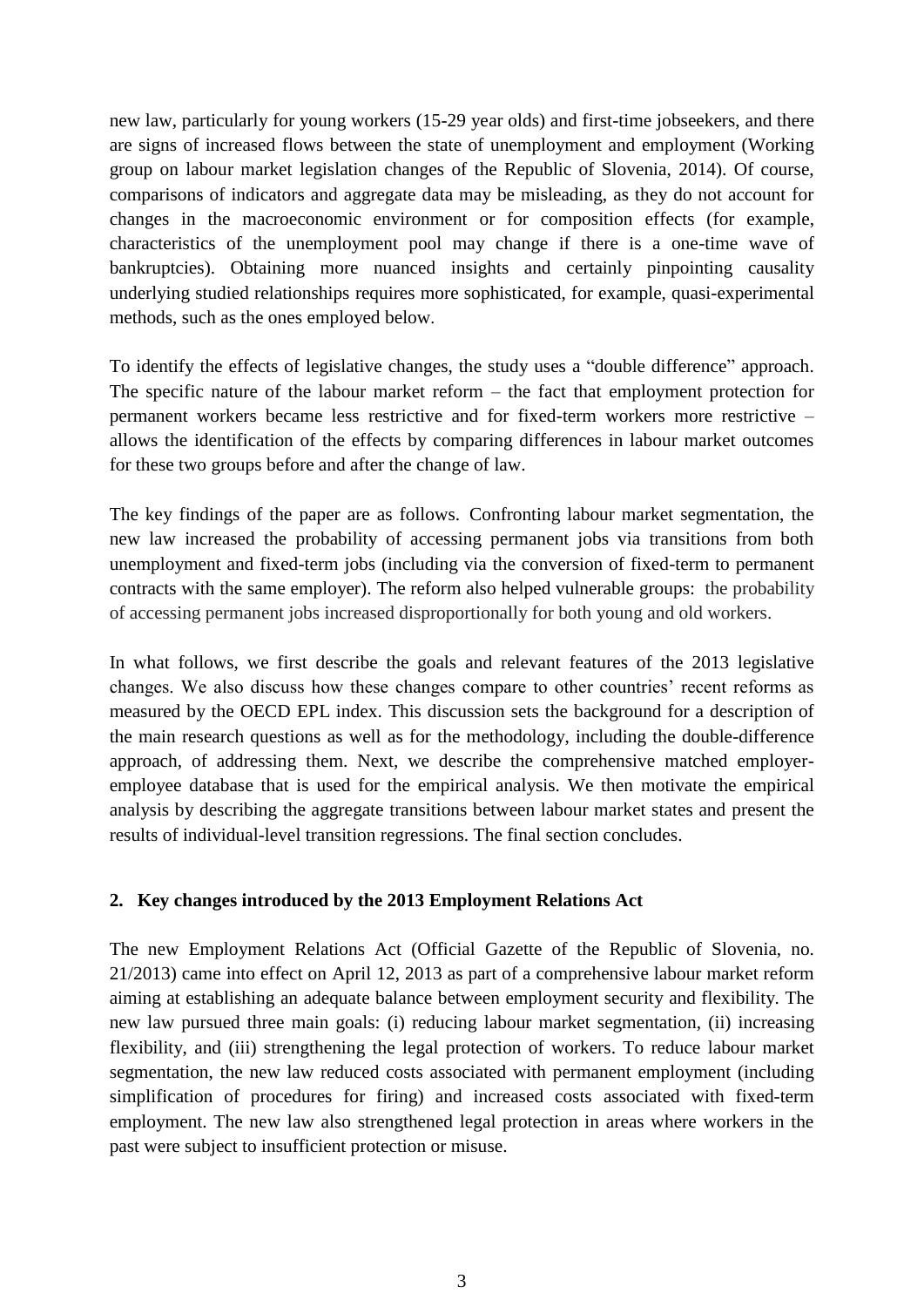#### **(a) Reduction of labour market segmentation**

One of the major goals of the new Employment Relations Act was to foster employment under permanent contracts while curbing employment under fixed-term contract, as well as to stimulate the employment of older workers. Important changes introduced by the law include the following:

- i. **Reduction of the cost difference associated with employment under permanent vs. fixed-term contracts**. Associated changes are as follows:
	- Employment under permanent contracts was made more attractive, from the point of view of employers, by:
		- o Shortening advance notice and monetary costs of layoffs. In particular, the maximum advance notification period was shortened, in case of business reasons, from 120 to 60 days. Severance pay in cases of layoffs for business reasons or incapacity was also reduced, and severance pay upon retirement as well as in-kind work benefits were, under certain circumstances, limited. <sup>2</sup> Moreover, a number of provisions have been delegated to collective agreements (if they exist), including transportation allowances and wage premium associated with work experience.
		- o Simplification of procedures for termination of employment under permanent contracts. For example, before laying off a worker the employer is no longer liable to offer him/her another suitable job within the firm; the employer can terminate the probationary period before the planned end, and the new law no longer calls for reinstatement and allows that monetary compensation is paid instead.
		- o Exemption from payment of unemployment insurance contributions for the first two years for permanent contract hires.
	- Employment under fixed-term contracts was made more restrictive and less attractive by:
		- o Limitations on to the use of fixed-term contracts: the maximum duration of fixed-term contract (or a series of uninterrupted fixed-term contracts related to the same work positon) is two years.
		- o Introduction of severance pay for fixed-term contracts.
		- o The imposition of five-fold higher contribution rate for unemployment insurance in duration of two years for hires under fixed-term contract.
		- o Limitations on the use of temporary work agency workers employed under fixed-term contracts.
- ii. **Increasing access to jobs of vulnerable groups**. With the goal of increasing employment opportunities for older workers, the new Employment Relations Act introduced two types of changes. First, it raised the age threshold at which workers are granted special

 $\overline{\phantom{a}}$ 

<sup>&</sup>lt;sup>2</sup> The relevant reductions in severance pay are as follows: under the previous law, workers with 5-10 years of tenure were entitled to an average of 1.9 months of severance pay, to be contrasted with 1.5 months under the new law; and workers with 16-20 years of tenure were previously entitled to an average of 6 months of severance pay, to be contrasted with 4.5 months under the new law.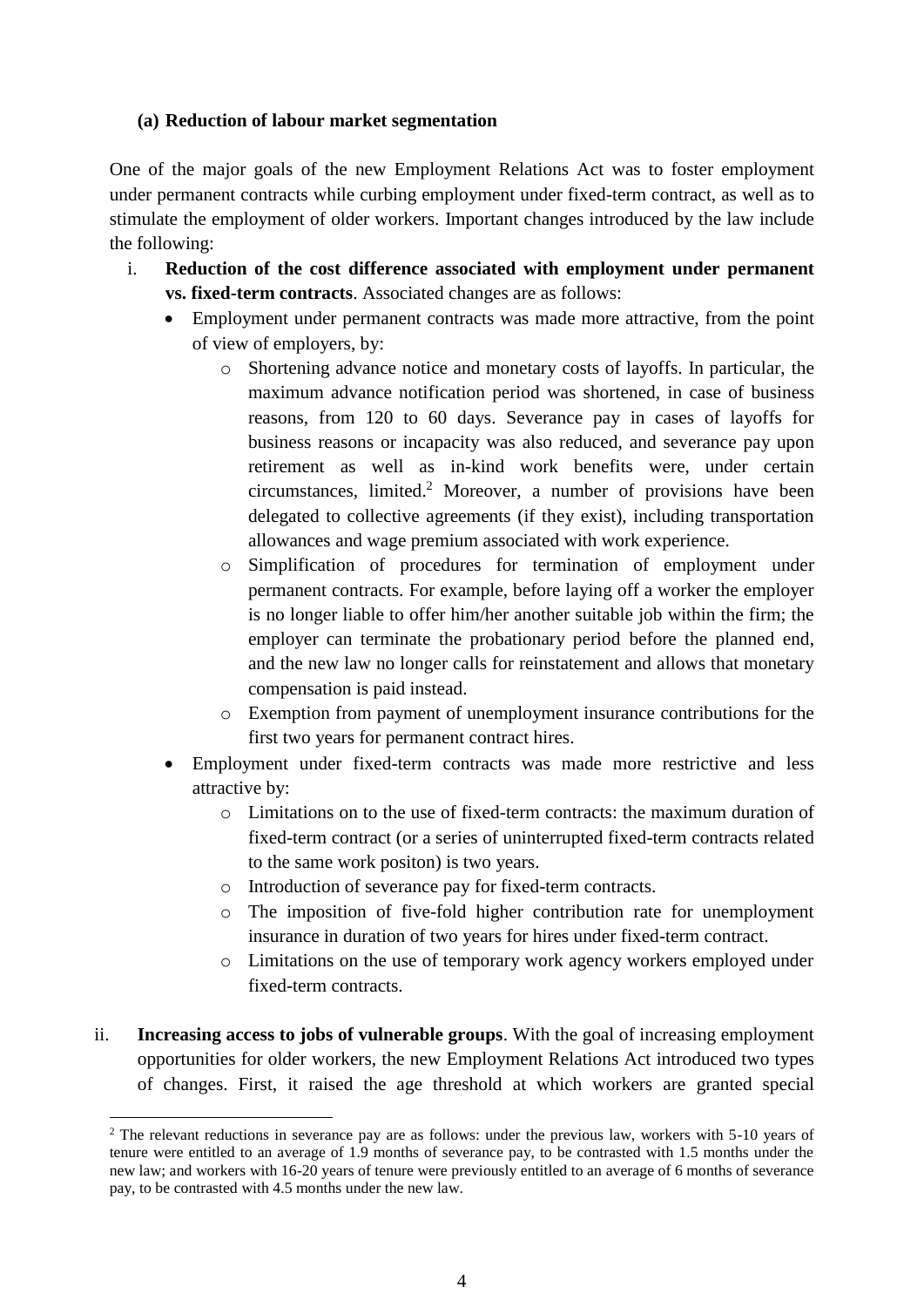protection against dismissal. Starting with 2017, special protection against dismissal will be given to workers who fulfil the age requirement of 58 years or to workers who otherwise do not meet the age requirement but who qualify for retirement within five years (in the interim period, the age threshold is to be synchronized with the retirement age that also being gradually raised). Second, the dismissal protection is not granted to workers who, at the time of hiring, already past the threshold of protection dismissal (however, protection dismissal is kept by workers who conclude a new contract by forfeiting present employment).

#### **(b) Increase of labour market flexibility**

Several measures aimed at reducing labour market segmentation served to also increase labour market flexibility. These are the measures aimed at making employment protection under permanent contract less strict, as well as measures aimed at reducing special protection of older workers (see above). In addition to these measures, the new Employment Relations Act also increased labour market flexibility by:

- Reducing limits on the use of temporary agency workers, particularly in cases where the workers employed by these agencies under permanent contracts.
- $\bullet$  Making the use of labour more flexible within the firm by (i) increasing possibilities for internal redeployment, and (ii) introducing temporary lay-offs, whereby a worker can be laid off for up to six months a year, with the employer being responsible for paying out 80 percent of the wage (and not 100 percent as under the old law).
- During the layoff advance notification period, granting the worker a right to participate one day per week in employment programs organized by public employment offices.

Note, however, that the 2013 Employment Relations Act includes also some provisions that impede labour market flexibility. These provisions, above all, relate to limitations on the use and the increase of costs of fixed-term contracts (see above).

### **(c) Strengthening the legal protection of workers**

The most important measures of the new Employment Relations Act in this area include:

- Mandatory inclusion in the employment contract of the reason for fixed-term employment.
- Limitation of the number of fixed-term temporary work agency workers deployed at a firm.
- Granting a right to severance pay in the case of unsatisfactory probationary work.

After the introduction of the new Employment Relations Act, the strictness of EPL in Slovenia, as measured by the OECD EPL index, fell considerably. Above all, the EPL index for individual and collective dismissals (permanent contracts) decreased from 2.67 to 2.39 (which is still slightly above the non-weighted average for OECD countries of 2.28), while the EPL index for individual dismissals for permanent contracts dropped to 1.99, just below the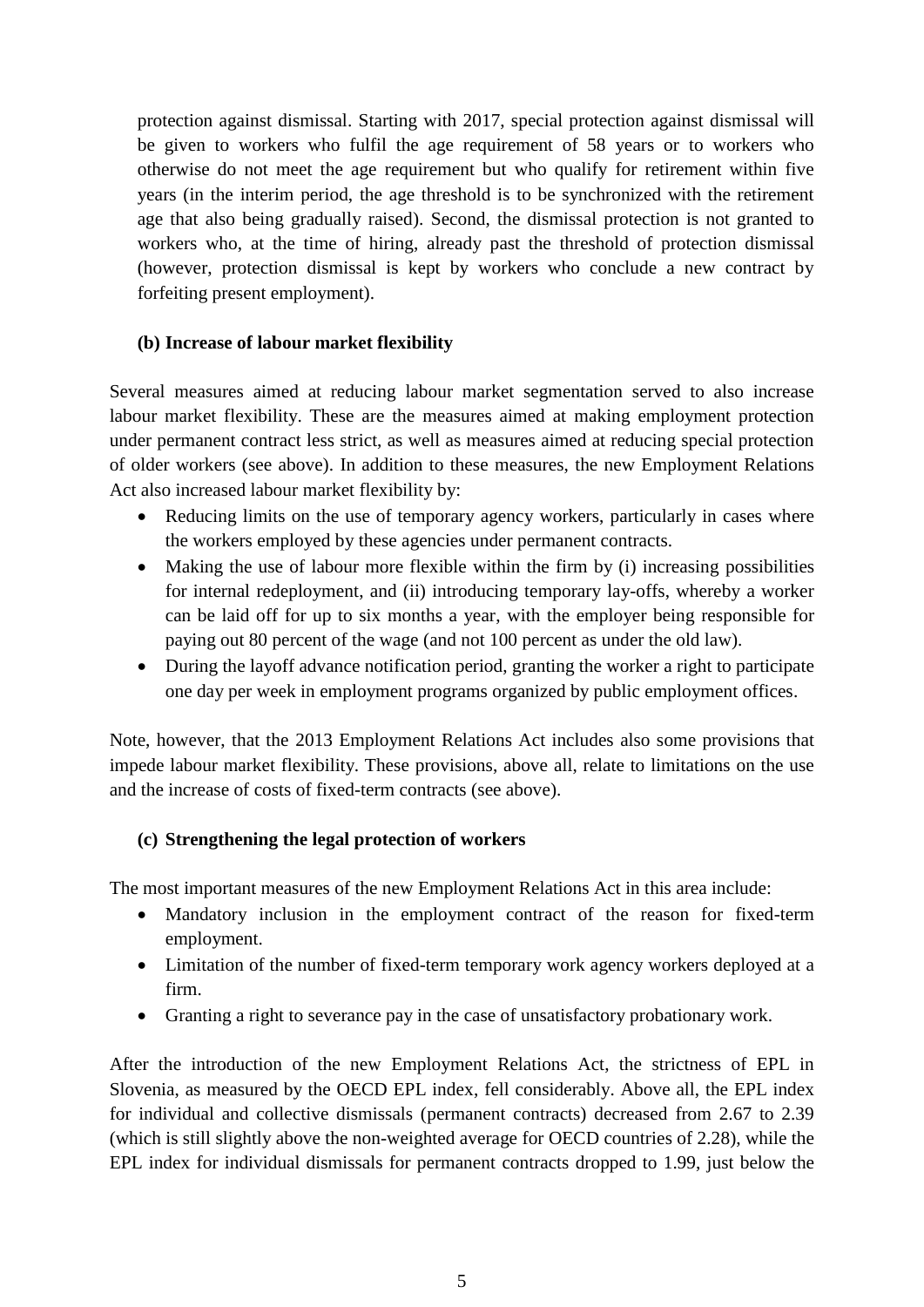OECD average of 2.04 [\(Table 1\)](#page-8-0). Despite the increase in rigidity associated with fixed-term contracts, the EPL index for temporary contracts also decreased, from  $2.50$  to  $2.13 - a$  change that came about because the decrease in the restrictions on the use of temporary work agencies outweighed the increase restrictiveness on fixed-term contracts.<sup>3</sup> Despite the decrease, the EPL index for temporary contracts remains slightly above the non-weighted average for OECD countries of 2.08.

<span id="page-8-0"></span>

| Table 1: OECD index of the strictness of employment protection legislation in Slovenia, |  |
|-----------------------------------------------------------------------------------------|--|
| before and after the enactment of 2013 Employment Relations Act                         |  |

|                                   | Individual  | Individual  | Collective    | Temporary |
|-----------------------------------|-------------|-------------|---------------|-----------|
|                                   | and         | dismissals  | dismissals    | contracts |
|                                   | collective  | (permanent) | (additional)  |           |
|                                   | dismissals  | contracts)  | restrictions) |           |
|                                   | (permanent) |             |               |           |
|                                   | contracts)  |             |               |           |
|                                   |             |             |               |           |
| Slovenia $-2013$ , old Employment |             |             |               |           |
| <b>Relations Act</b>              | 2.67        | 2.39        | 3.38          | 2.50      |
|                                   |             |             |               |           |
| Slovenia $-2013$ , new Employment |             |             |               |           |
| <b>Relations Act</b>              | 2.39        | 1.99        | 3.38          | 2.13      |
|                                   |             |             |               |           |
| OECD average $-2013$ (unweighted) | 2.28        | 2.04        | 2.90          | 2.08      |

Source[: http://www.oecd.org/els/emp/oecdindicatorsofemploymentprotection.htm](http://www.oecd.org/els/emp/oecdindicatorsofemploymentprotection.htm) (retrieved Dec. 20, 2015).

It is useful to put the nature and intensity of the Slovenia's 2013 reform in further perspective. Using the classifications introduced by Boeri (2011), the introduction of the 2013 Slovenian Employment Relations Act can be labelled as "complete" (rather than "two-tier"), as the share of the population potentially affected by the reform represents more than 50 percent of the potentially eligible population. Moreover, the reform may also be labelled as "incremental" (rather than "discrete"), as the regulatory change lags behind changes in many other countries – see the comparison of the intensity of the changes in the indices of individual dismissals (permanent contracts) and temporary contracts in Slovenian and in other OECD countries in [Figure 1.](#page-9-0)<sup>4</sup>

l

<sup>&</sup>lt;sup>3</sup> Note that the OECD Index of strictness of temporary contracts fails to account for two specific features introduced by the 2013 Employment Relations Act, namely for the imposition of (i) the obligation of paying severance pay to fixed-term workers, and (ii) higher contribution rate for unemployment insurance for hires under fixed-term as compared to permanent contracts. In that sense, the reduction of the Temporary contracts index associated with the introduction of the 2013 law presented in Table 1 is overestimated.

<sup>4</sup> In determining whether Slovenian reform was incremental or discrete, we follow Boeri's (2011) classification only heuristically, not computationally.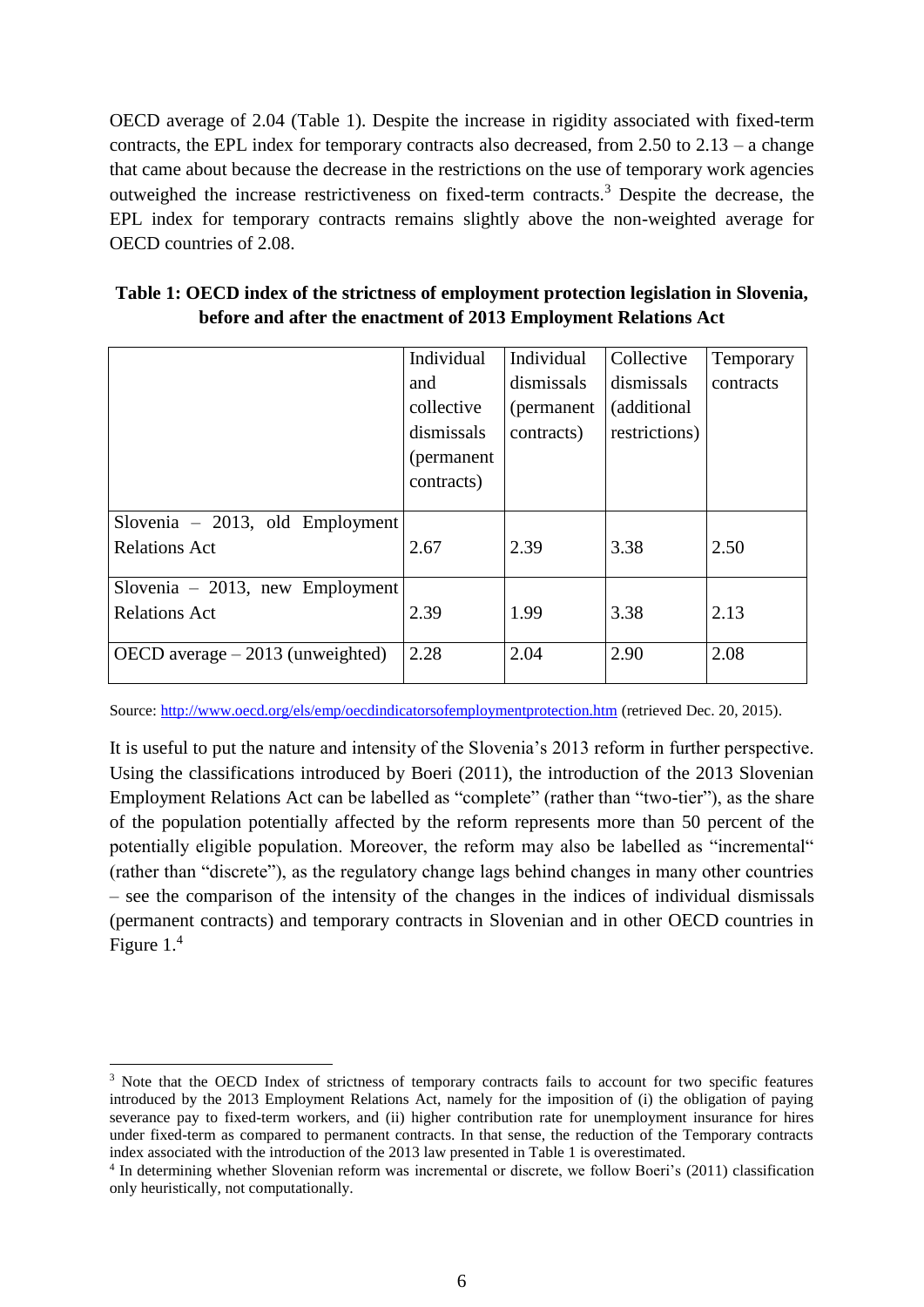<span id="page-9-0"></span>

**Figure 1: Intensity of EPL reforms, Slovenia and other OECD countries, 2008-13**

### **3. Research questions**

The significant changes introduced by the 2013 Employment Relations Act offer an excellent opportunity for examining the effect of legislative actions on labour market outcomes. This paper focuses on the equity dimension, examining whether, in line with its purported goals, the new law reduced labour market segmentation and increased access to jobs for vulnerable groups. In particular, the paper addresses the following questions:

i. **Labour market segmentation**: Has under the new law the probability of obtaining a job under the permanent – as opposed to the fixed-term – contract increased? For example, has the probability of obtaining permanent contract increased for workers employed under the fixed-term contract? Similarly, has the probability of obtaining a permanent – as compared to fixed-term contract – increased for the unemployed? Because the new law reduced the cost difference associated with employment under permanent vs. fixed-term contracts, the working hypothesis is "yes" for both cases.

### ii. **Access to jobs for vulnerable groups**:

- Has the new law increased the probability of accessing a permanent, as opposed a fixed-term, job for young workers? Theoretical predictions (Blanchard, 2000) suggest so, as rigid EPL reduces the availability of jobs for vulnerable groups, especially for young people, because employers prefer to employ workers with previous experience to reduce the possibility of bad choices.
- Similarly, for old workers, particularly for those unemployed has the new law improved their probability of obtaining a permanent, as opposed a fixed-term, job? Improving the employability of old workers was one of the explicit goals of the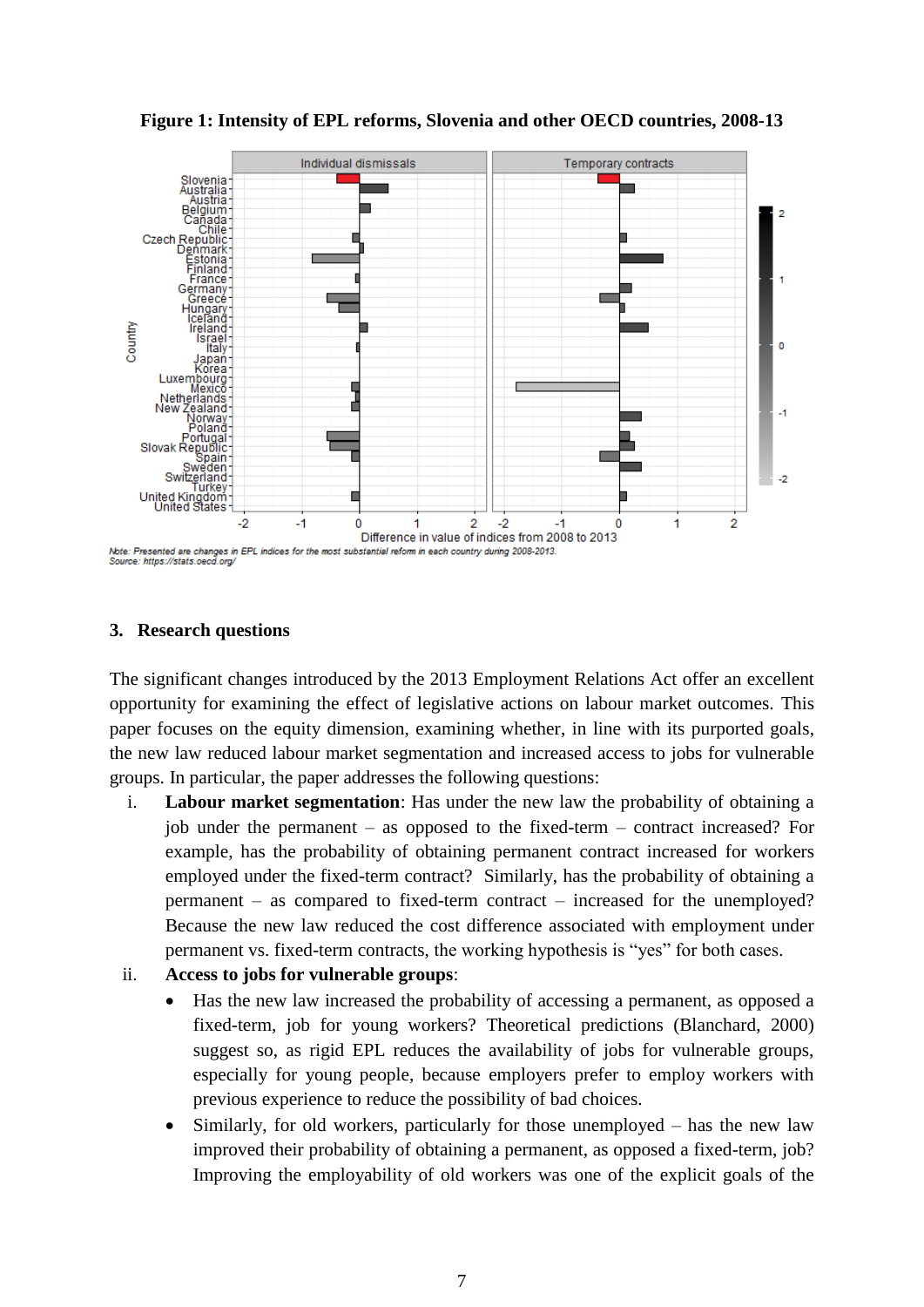new law, and the law both raised the age threshold at which workers are granted special protection against dismissal as well as removed the dismissal protection to some groups of old workers (see above).

As a future task, we intend to broaden the scope of research by studying the effects of the 2013 Employment Relations Act on worker and job flows, as well as on productivity, at the firm level.

#### **4. Methodology and data**

Below we outline the strategy to identify labour market and productivity effects of the legislative changes, and then present the specification of models to be estimated.

#### **(a) Identification strategy**

Identification of the impact of legislative changes takes advantage of the specific nature of the labour market reform that allows the use of quasi-experimental approach. The 2013 labour reform made employment under permanent contracts less restrictive, and under fixed-term contracts more restrictive, which allows the use of difference-in-differences methodology to identify the reform effects (comparing the difference in outcomes for workers employed under permanent vs. fixed-term contracts, before and after the legislative change).

#### **(b) Estimation model of worker transitions**

**To analyse the impact of the changed legislation on transitions between various labour market states, we employ a multinomial logistic regression framework**. Under this framework, individuals can transition into multiple, competing states – in our case, into permanent or fixed-term employment contracts (at either an existing or another employer, if applicable), unemployment (with or without unemployment benefits), or inactivity. Each of these *J* competing states are associated with a specific monthly transition probability

$$
Pr(y_{t+1} = m | X_t, y_t = b) = \frac{\exp(x_t \beta_{m|b})}{\sum_{j=1}^J \exp(x_t \beta_{j|b})}, \text{ with } m = 1, ..., J
$$
 (1)

where *m* denotes one of the *l* labour market states, *b* is the base category, and **X** is a set of control variables. For example, taking fixed-term employment (Efixed) as the base category, the probability of receiving a permanent contract at the same employer (Eperm) can be expressed as

$$
Pr(y_{t+1} = Eperm|X_t, y_t = Efixed) = \frac{\exp(x_t)_{Eperm|b = Efixed}}{1 + \sum_{j=2}^{J} \exp(x_t)_{j|b = Efixed})}
$$
(2)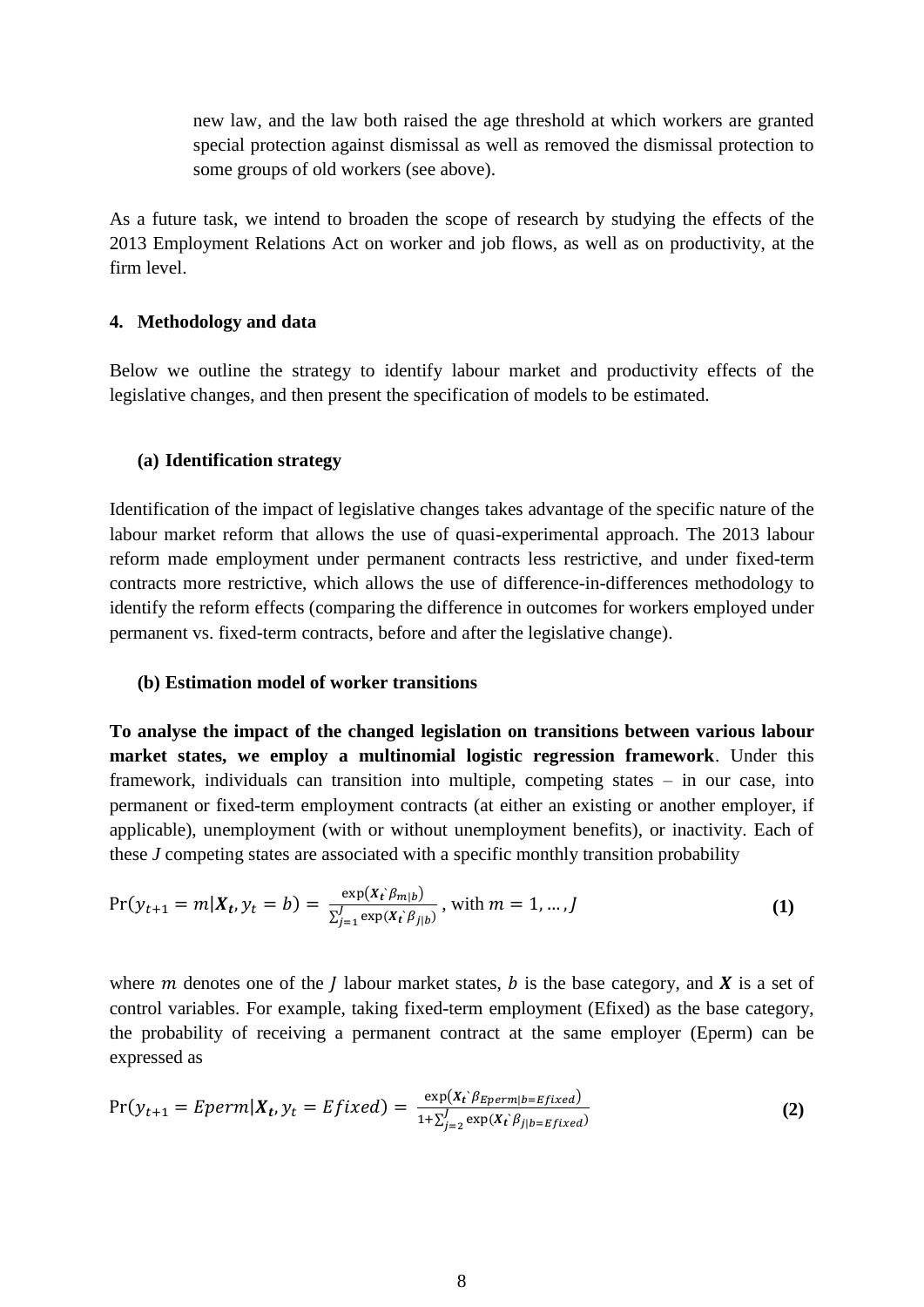The results we present are expressed as the ratio of the predicted probabilities of a given outcome compared to the baseline outcome; e.g. in the case above, the relative probability of a conversion from a fixed-term contract to a permanent contract is:

<span id="page-11-0"></span>
$$
\frac{\Pr(\mathbf{y}_{t+1} = \text{Eperm}|\mathbf{X}_t, \mathbf{y}_t = \text{Efixed})}{\Pr(\mathbf{y}_{t+1} = \text{Efixed}|\mathbf{X}_t, \mathbf{y}_t = \text{Efixed})} = \exp(\mathbf{X}_t) \cdot \beta_{\text{Eperm}}(\mathbf{b} = \text{Efixed})
$$
\n(3)

The example presented in [\(3\)](#page-11-0) can identify the causal effect of the increased rigidity in fixedterm contracts and decreased rigidity on permanent contracts via double differences: (i) by comparing the two, differentially-affected labour segments, and (ii) by exploiting the timeseries variation. To account for the latter, the set of explanatory variables  $X$  contains an indicator variable for the time period after which the reforms were enacted. Because the reforms went into effect on April  $12<sup>th</sup>$ , 2013, we exclude the month of April from the analysis by including an indicator variable for that month. Furthermore, when labour market state  $y_t$ pertains to unemployment, we include a dummy variable controlling for receipt of unemployment benefits. In addition, the explanatory variables  $X$  contain variables for demographic characteristics (gender, age, education) and monthly control variables to account for seasonality in worker separations and accessions.

#### **(c) Data description**

The study takes advantage of an exceptionally rich database, created by the merger of administrative data covering the entire Slovenian workforce. The database contains information on the history of employment, unemployment and wages for the entire work career for each individual for the 1991-2014 period. Each employment spell is linked with the financial and other information of the employer, with all firms in Slovenia being included (the so-called matched employer-employee database). The following data sets are included in the combined database:

- (a) *Work history data set*. It contains the information on the starting and ending date of an employment spell, the type of appointment, occupation, employer identification code, and personal characteristics (gender, age, and education). Through the employer identification code, each employment spell is linked to accounting data on the current employer.
- (b) *Data set on registered unemployed*. It contains starting and ending date, destination of exit, as well as information on the receipt of unemployment insurance benefits. Some additional personal and family characteristics, pertaining to each spell, are also included.
- (c) *Workers' earnings data set*. It contains information on earnings associated with each post-1991 employment spell of an individual (amount of earnings, number of hours worked, starting and ending date of earnings period).
- (d) *Accounting data on enterprises*. Data consist of the yearly profit and loss statements, as well as balance sheets, for all incorporated businesses in Slovenia.
- (e) *Slovenian Business Registry data set* includes information on the four-digit industry, the year the firm started operating, and the firm's type and ownership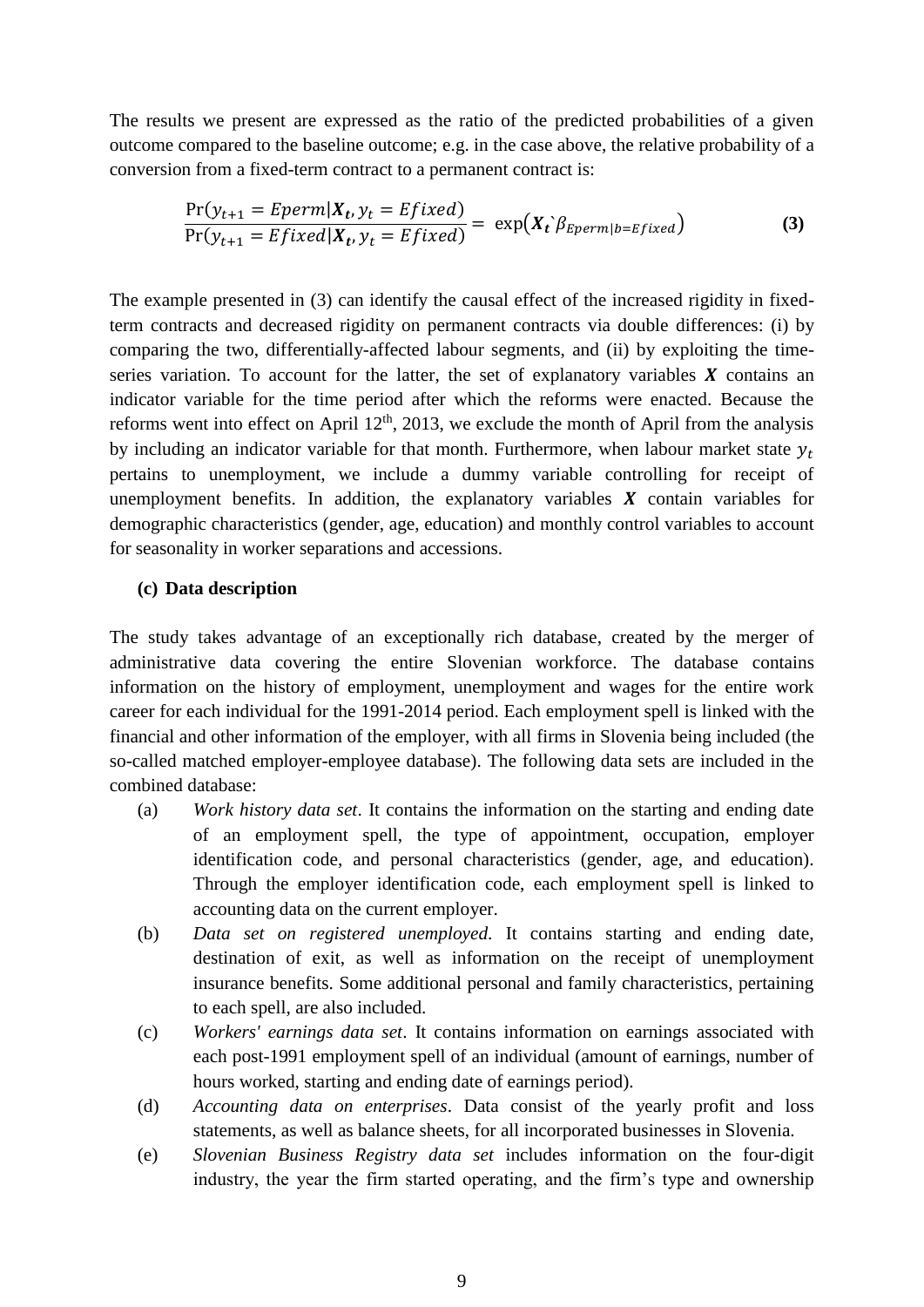structure (private and state ownership, ownership by domestic and foreign owners, and whether a firm is a publicly traded stock company or a limited liability company).

The resulting database that is the basis for this analysis contains over 18 million observations at the level of monthly individual states (Table A1). These span the period from April 2012 to May 2014. The large majority of these observations refer to permanent employment, mirroring the fact that permanent employment comprises the largest share of *stock* of labour market participants. Men tend to be disproportionally represented among the unemployed and in fixed-term contracts relative to their share in permanent employment; the lesser-educated tend to be disproportionally unemployed, while the highest-educated tend to be disproportionally employed on permanent contracts. Interestingly, the youngest demographic group maintains equal shares of employment among both permanent and fixed-term contracts – this peculiarity can be explained by a unique feature in the Slovenian labour market, the institution of so-called student work. This extremely flexible form of employment represents a large share of employment among the youngest population, but is unfortunately not captured in our data.

### **5. Results of empirical analysis**

Below we first contrast pre- and post-reform dynamics in aggregate labour market outcomes, and then present the results of individual-level transition regressions.

### **(a) Dynamics of labour market transitions**

Aggregate trends on worker accessions following the implementation of the new law suggest that it was indeed successful in its goal of reducing labour market segmentation. For example, following the introduction of the new law in April 2013, the number of worker accessions on permanent contracts increased, while worker accessions on fixed-term contracts decreased [\(Figure 2\)](#page-13-0). While fixed-term contracts still represent the large majority of accessions, their relative share decreased from 77 percent in the year prior to the legislative change to 73 percent in the year following the legislative change. Moreover, the increases in new permanent contracts were particularly pronounced among younger workers, those aged between 16-29 years.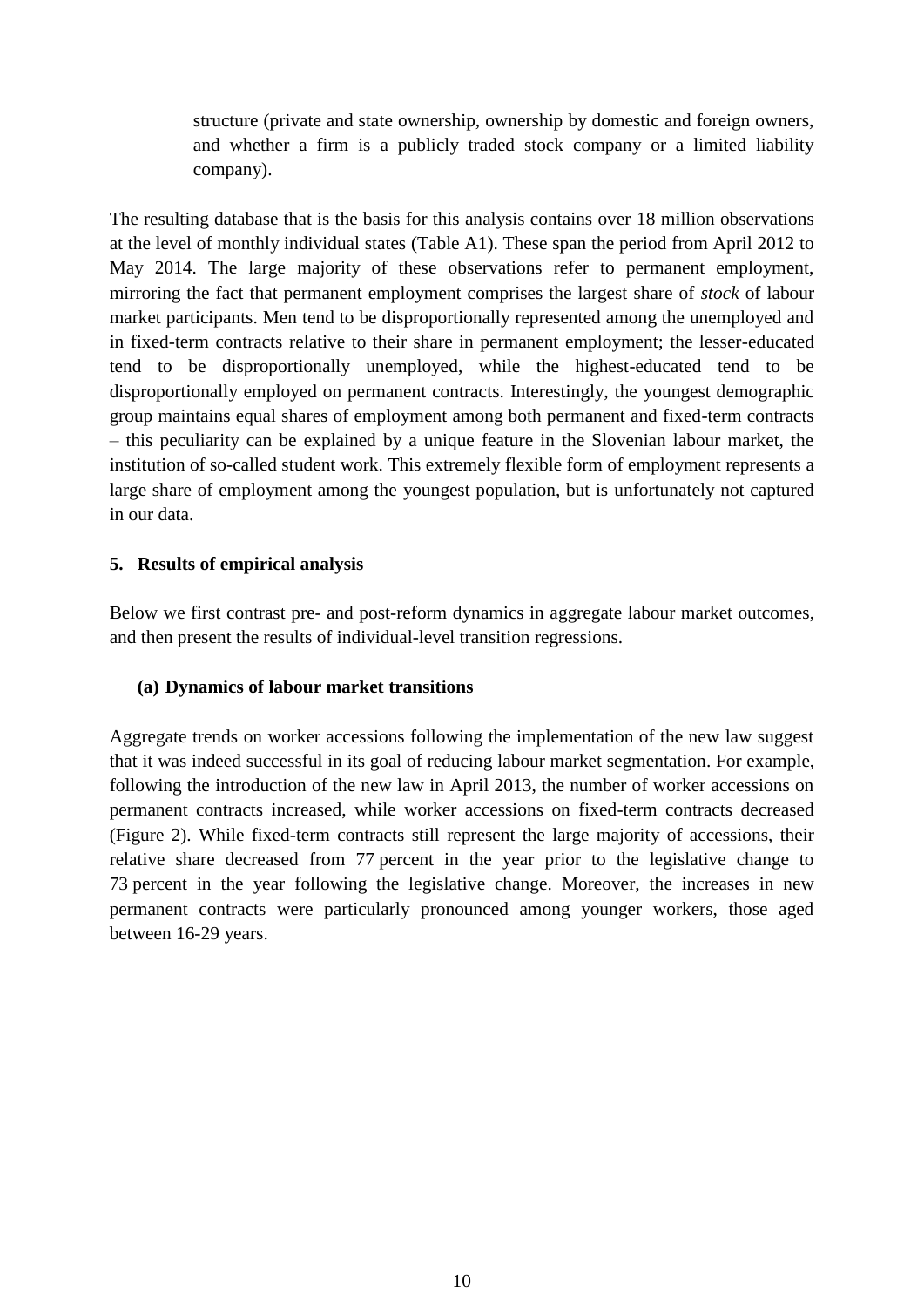

<span id="page-13-0"></span>**Figure 2**: **Worker accessions by contract type, one-year periods prior to and after legislative change**

Note: Period covered under old law refers to April 2012 to March 2013; period covered under new law refers to April 2013 to March 2014.

Source: Statistical Office of the Republic of Slovenia.

 $\overline{a}$ 

Which segment of the labour market accounted for the increase in permanent-contract accessions? Detailed statistics on the monthly probabilities of transitioning from one labour market state to another (Table A2) show that the increase in accessions on permanent contracts is largely attributable to an increased accessions from fixed-term contracts at other employers and accessions from other forms of employment (mainly from self-employment). Prior to the legislative change, 1.9 percent of monthly transitions from fixed-term employment resulted in permanent contracts at the same employer; in contrast, after the legislative change the monthly transition rate increased to 2.4 percent. A large share of the increase in accessions to permanent contracts also came from those employed via other contract types: in the year following the introduction of the new law, accessions into permanent contracts increased by 9.8 percent, of which 4 percentage points are attributable to increased inflows from other types of contracts. Accessions from fixed-term contracts had a similar contribution to the increase, 3.8 percent.

The transition matrix also highlights a more stagnant nature of the Slovenian labour market compared to other EU countries. Bachmann et al (2015), for example, report annual persistency rates in permanent employment of 89.7 percent for a panel of 24 EU countries; the comparable figure calculated from the Slovenian administrative data is  $91.2$  percent.<sup>5</sup> Furthermore, exit rates from unemployment to permanent employment averaged 8.8 percent in Slovenia, compared to 9.1 percent in EU countries.

 $<sup>5</sup>$  Note that the figures are not directly comparable due to differences in data sources and definitions – Bachmann</sup> et al (2015) use EU-SILC survey data and directly examine annual persistency rates, while the figures for Slovenia are calculated from monthly transition rates. Also note that figures refer to comparable time periods.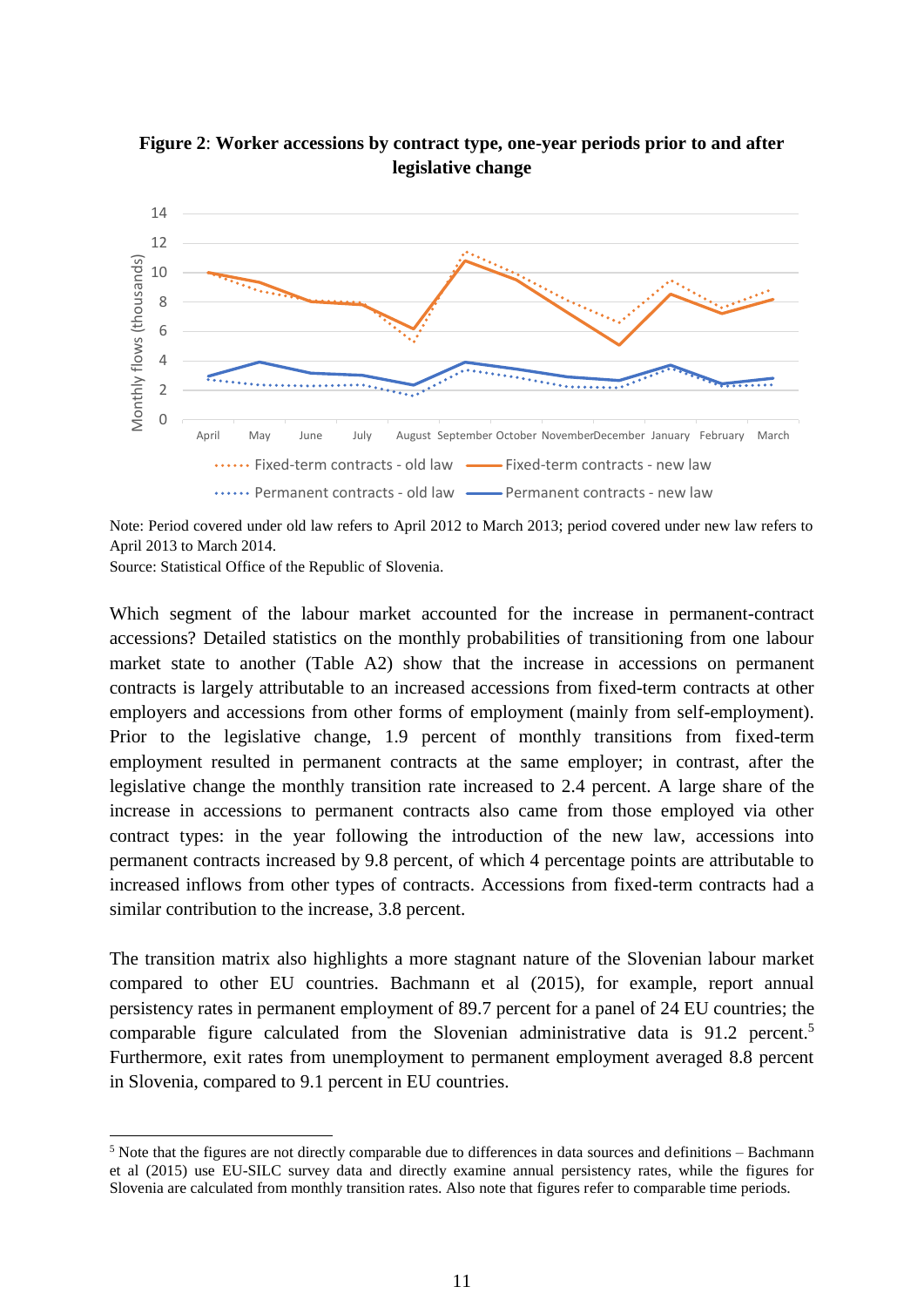#### **(b) Results of the estimation of multinomial logit models of labour market transitions**

Below we present the results of multinomial regressions of transitions across various labour market states. We present three types of transitions:

- Transition from fixed-term employment
- Transition from permanent employment
- Transition from unemployment

In the estimated models, the following destinations are considered: fixed-term employment, permanent employment, unemployment with the receipt of benefits, unemployment without the receipt of benefits, inactivity, and other (for example, self-employment). In transition models with employment as the origin, a further distinction is made between employment with a new as opposed with the current employer (in transition models from permanent employment, transition to fixed-term employment with the same employer is ignored, as such transitions are very rare).

The estimated models follow the multinomial logit specification from equation (2) above, with the key parameter of interest being the parameter showing the difference-in-differences effect on the selected outcome (see the methodology section above). As control variables, we include gender, age, and education, all expressed as categorical variables. Because outcomes by age categories, are of particular interest, models are estimated separately by age categories. Relative risk ratios are presented.

### **i. Transition from fixed-term employment**

 $\overline{\phantom{a}}$ 

The new law increased the relative probability of transition from fixed-term to permanent contract. We distinguish between two types of these transitions, one in which a fixed-term contract is converted into a permanent contract at the same employer, and another where an individual gets a permanent position at another employer. First, as shown in Table A3, under the new law the probability of transitioning to a new permanent job with another employer increased by 18.9 percent in comparison to the pre-reform period, and the probability of transitioning to a new fixed-term job with another employer decreased by 9.9 percent (Table A3, coefficients under "New Law"). The relative probability of transitioning to a permanent contract (as compared to transitioning to a fixed-term contract) thus increased by 32 percent. Second, under the new law the probability of the conversion of a fixed-term to a permanent contract by the same employer increased by  $28.2$  percent.<sup>6</sup> Note that this applies for the chosen baseline characteristics (men, younger than 30 years, with elementary education). Under the new law, the probability of transitions to other destinations (inactivity, covered and uncovered unemployment, and other) also changed, but these changes cannot be attributed to

<sup>6</sup> Note that in Table A3, the coefficient for "Permanent employment – same employer" under "New law" already reflects double difference. In contrast, coefficients under "New law" for "Fixed-term employment – new employer" and "Permanent employment – new employer" reflect only the "before-after" difference and a double difference is obtained by their division (as coefficients are relative risk ratios).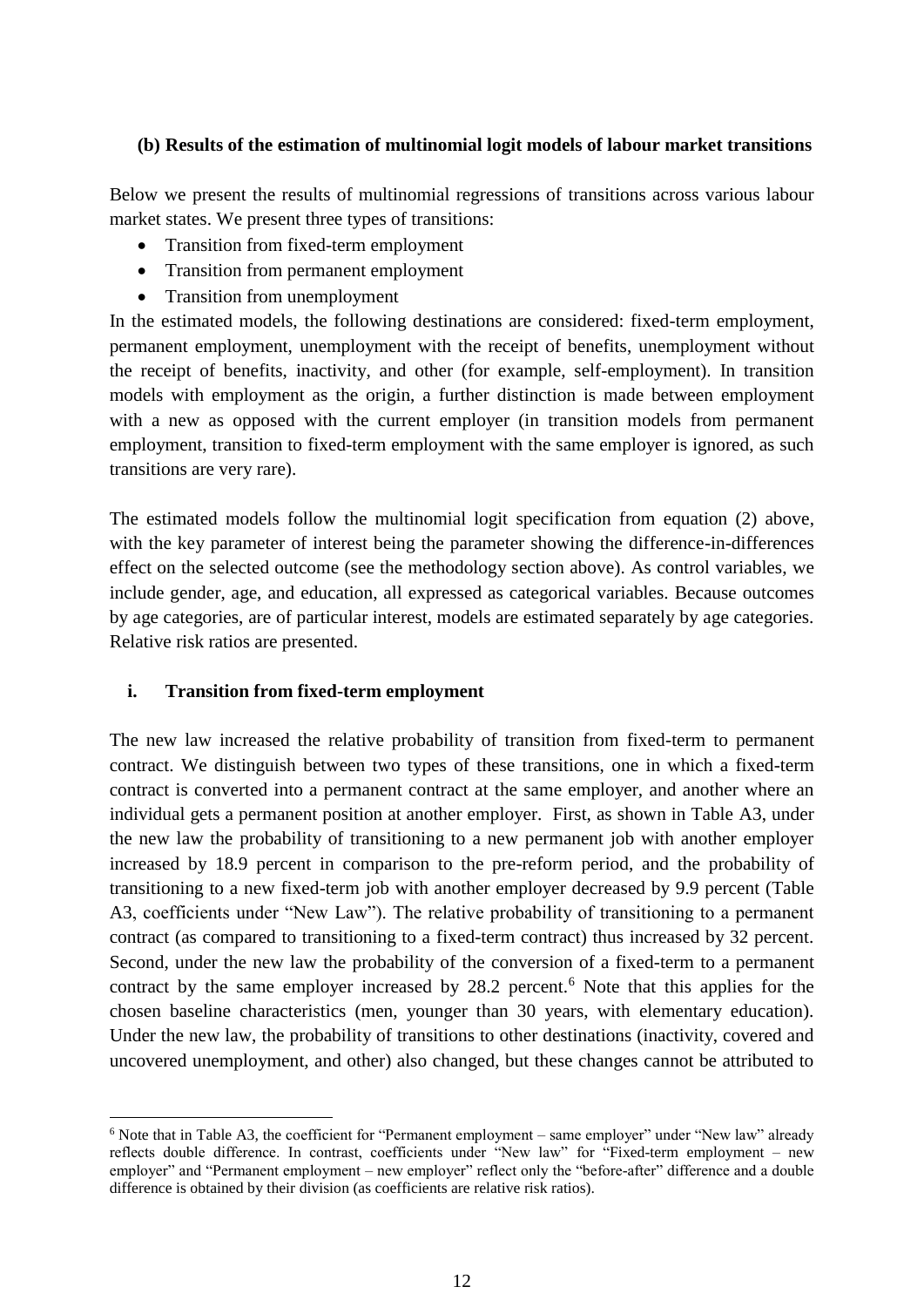the change of the law alone as, in all likelihood, they reflect also changes in other circumstances.

While not directly tied to the legislative changes, it is interesting to note that the employment outcomes generally tend to be superior for men and more highly-educated individuals (Table A3). Although they have higher probabilities of transitioning to self-employment, women on fixed-term contracts tend to have lower probabilities for continued regular employment in any form, permanent or fixed-term, and at either their current or another employer. They also have a higher probability of exiting to unemployment (although intriguingly, not inactivity). More highly educated individuals, on the other hand, have a higher probability of transitioning into permanent contracts (either at their current or at a new employer) and lower probability of transitioning into unemployment; similar to women, they have a higher probability of becoming self-employed and a lower probability of becoming inactive.

Relative probabilities of transitions from fixed-term employment do not vary strongly across age groups. As shown in Table A4, under the new law the probability of transition to a new permanent job with another employer increased for all age groups, and the probability of transition to a new fixed-term job with another employer decreased, also for all age groups, with no group showing particular advantage over the others. Interestingly, the conversion of a fixed-term to a permanent contract by the same employer recorded the highest probability among 40 to 49 year-olds.

### **ii. Transition from permanent employment**

The new law increased the relative probability of transition from a permanent to another permanent contract with a new employer for both young and old workers. In the aggregate, under the new law the probability of transition from a permanent to another permanent contract with a new employer decreased by 8.9 percent, nearly precisely by as much as did the probability of transition to a fixed-term contract with a new employer, leaving the relative probability unchanged (Table A5). But both young and old workers fared better: for young (16-29 year olds) relative probability of accessing another permanent contract with a new employer increased by 7.6 percent, and for old (those older than 55 years) by 32 percent (Table A6). The explanation for the latter effect can be found in the new law: with the intention of increasing access to jobs by older workers, dismissal protection stopped to be granted to job movers above 55 years old.

Other results show that probabilities of transition from a permanent to another permanent or to fixed-term contract with a new employer differ across various groups (Table A5). Women are less like to change their employers than man, particularly when exiting to fixed-term employment. Interestingly, more educated are less likely to transition from a permanent to a fixed-term contract or to another permanent contract with a new employer, except those with tertiary education when making transition from a permanent to another permanent job.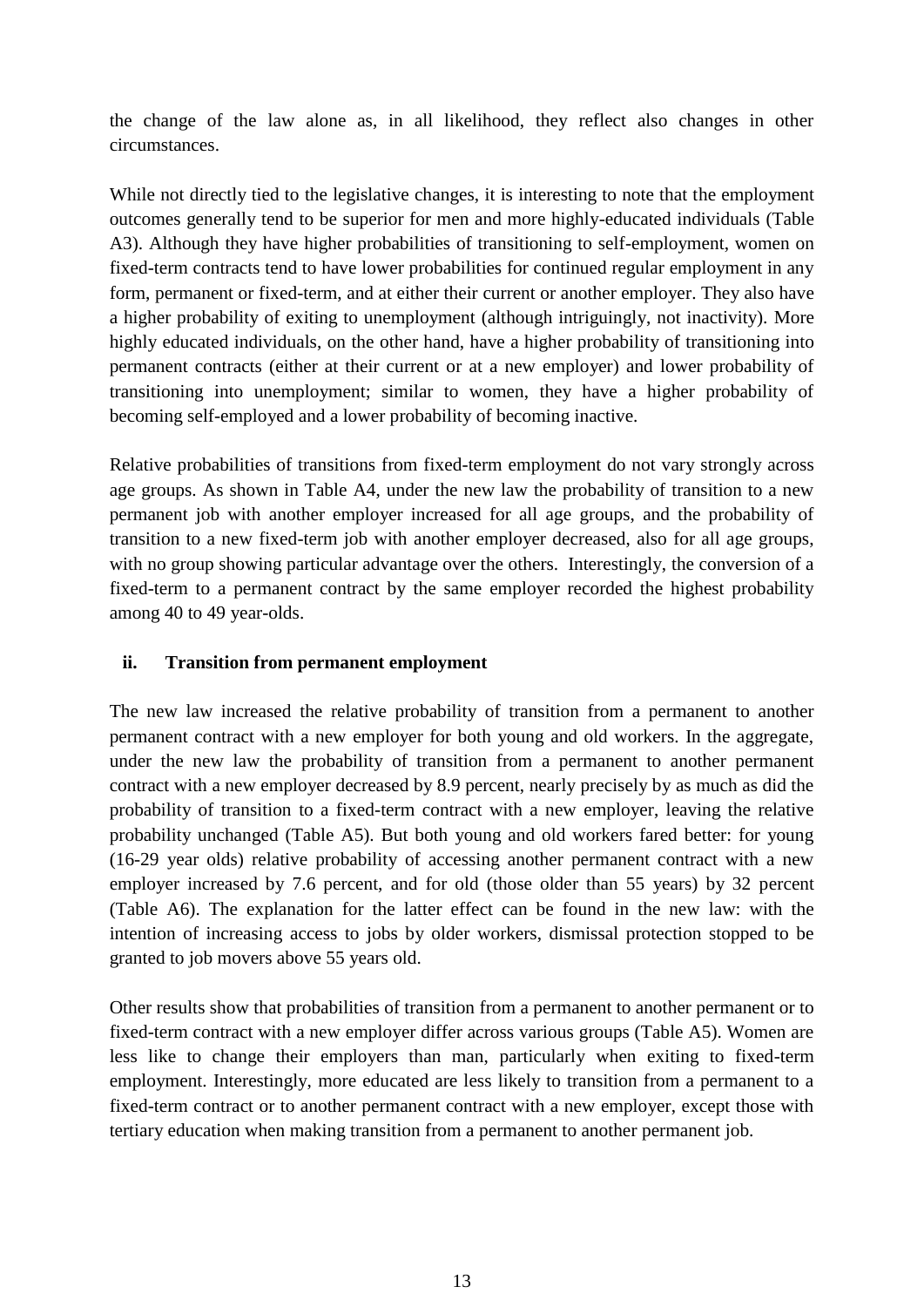#### **iii. Transition from unemployment**

Although the new law coincided with an increase in the outflows from unemployment to both fixed-term and permanent employment, the increase in outflows to permanent employment was significantly greater.<sup>7</sup> Transitions into permanent contracts increased by 12.1 percent, whereas transitions into fixed-term contracts increased by only 2.7 percent (a difference that is statistically significant). Interestingly, transitions into self-employment decreased, a finding that is attributable to the fact that subsidies for self-employment were offered to the unemployed to a greater extent in the year prior to the change in legislation.

Transitions from unemployment document that the new law improved accessibility of permanent jobs for both young and old workers. While for younger workers, the exit rate increased to both fixed-term and permanent employment, by 15.3 percent and 29.4 percent, the increase to permanent employment was statistically significantly larger (and amounted to 12.2 percent, taking the ratio of the two coefficients) – see Table A8. For older workers, the exit rate to fixed-term employment decreased by almost 30 percent while the exit rate to permanent employment increased, although the latter was not statistically significant relative to the baseline of remaining unemployed. Relative to exiting to fixed-term employment, however, the change was statistically significant and large in magnitude, amounting to 62 percent. For the other age groups, the relative probabilities to exit unemployment into either fixed-term or permanent employment were not statistically significantly different from each other.

The finding that transitions into permanent employment increased significantly for the oldest group of workers can be explained by legislative changes which selectively reduced the firing costs for precisely these workers while leaving them unchanged for younger ones. Prior to the implementation of the new law, workers aged 55 and over were categorically guaranteed job security; layoffs were possible only in cases of gross negligence. As explained above, according to the new law, this special protection no longer applies for new hires who are above the age threshold at the time of the hire.<sup>8</sup> As such, employers have a much stronger incentive to hire older workers who are above the age threshold, while continued disincentives are in place for hiring workers just below the age threshold (who will soon be subject to the increased job security).

The exit rates from unemployment into employment across demographic characteristics are consistent with those found in other studies (e.g. Bachmann et al, 2015). Women are found to have lower rates of exiting unemployment to either permanent or fixed-term employment than men, but not to self-employment. Exit rates into regular employment decrease with age, while exit rates into self-employment increase with age (although in general, exit rates into self-

 $\overline{\phantom{a}}$ 

 $<sup>7</sup>$  Note that the statistics reported here refer to exits from both covered and uncovered unemployment.</sup>

<sup>&</sup>lt;sup>8</sup> The precise stipulations for what constitutes an older workers are slightly more complicated: they were lower for women prior to April 2013, are gradually increasing over time, and are also linked to the age at which individuals may retire. These factors are taken into account in the empirical analysis but are not referred to in the text for simplicity of exposition.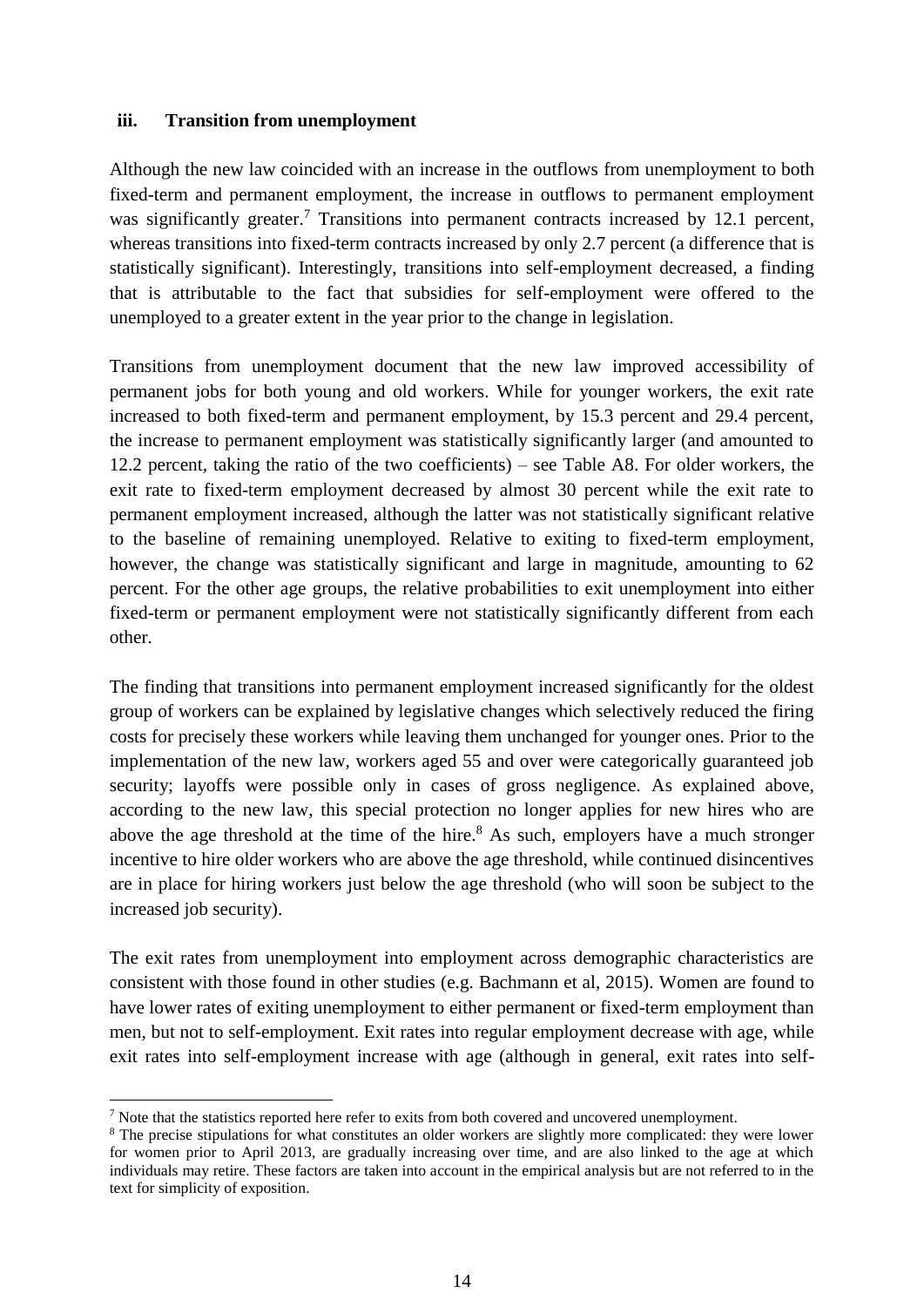employment are much lower than into regular employment). Finally, higher levels of education are associated with much higher exit rates into employment in general, and permanent or self-employment in particular.

### **6. Conclusion**

The results of the paper indicate that the 2013 Employment Relations Act achieved its stated goals of reducing labour market segmentation as well as improving access to jobs of vulnerable groups. On the labour market segmentation front, the new law increased the probability of accessing permanent jobs: (i) the probability of conversion from a fixed-term to a permanent contract with the same employer increased, (ii) workers employed under fixedterm contracts increased the probability of obtaining a permanent rather than fixed-term job with another employer, and (iii) unemployed workers increased the probability of obtaining a permanent rather than fixed-term job. On the vulnerable groups front, the new law improved accessibility of permanent jobs both for young and old workers. Young workers can better access permanent jobs via transitions from unemployment and from permanent contract; old workers can better access permanent jobs via transitions from unemployment as well as from another permanent job.

How can the paper's results be interpreted? Slovenia's 2013 new Employment Relations Act reduced job security for permanent workers and increased the costs associated with fixed-term employment. This stands in contrast with reforms in countries that traditionally have had strict EPL, especially in Southern Europe, where for reasons of political expediency easing of protection has been achieved by expanding the scope for fixed-term contracts rather than reducing job security for permanent workers. Our results show that Slovenia's strategy has paid off. Rather than increasing the segmentation – dualism – of labour markets, the result produced by countries that expanded the scope for fixed-term contracts (see above on the effects of partial labour market reforms), Slovenia decreased labour market segmentation. And by increasing flexibility, the 2013 reform also improved job accessibility for vulnerable groups – for both young and old workers. The "completeness of the reform" – the fact that the reform affected both fixed-term *and* permanent contracts – may well have contributed to these outcomes.

The above results need to be qualified in several ways. First, the results are of partial equilibrium nature, thus ignoring general equilibrium effects of the new law. Such effects can be substantial and involve, among others, interactions between temporary and permanent contracts (for a theoretical modelling of "two-tier reforms," see Boeri 2011). Second, the presented results are preliminary, as applying the analysis to longer time series may improve the reliability of the results and, by investigating longer-term effects, increase their richness. Third, the results focus on a limited set of outcomes, so extending the analysis to other outcomes that may be affected by the new law – including effects on wages and productivity – would help producing a more balanced view of the impact of the law.

In our future research we intend to complement the outcomes studied above by examining the impact of the new law on worker and job flows, as well as on productivity at the firm level.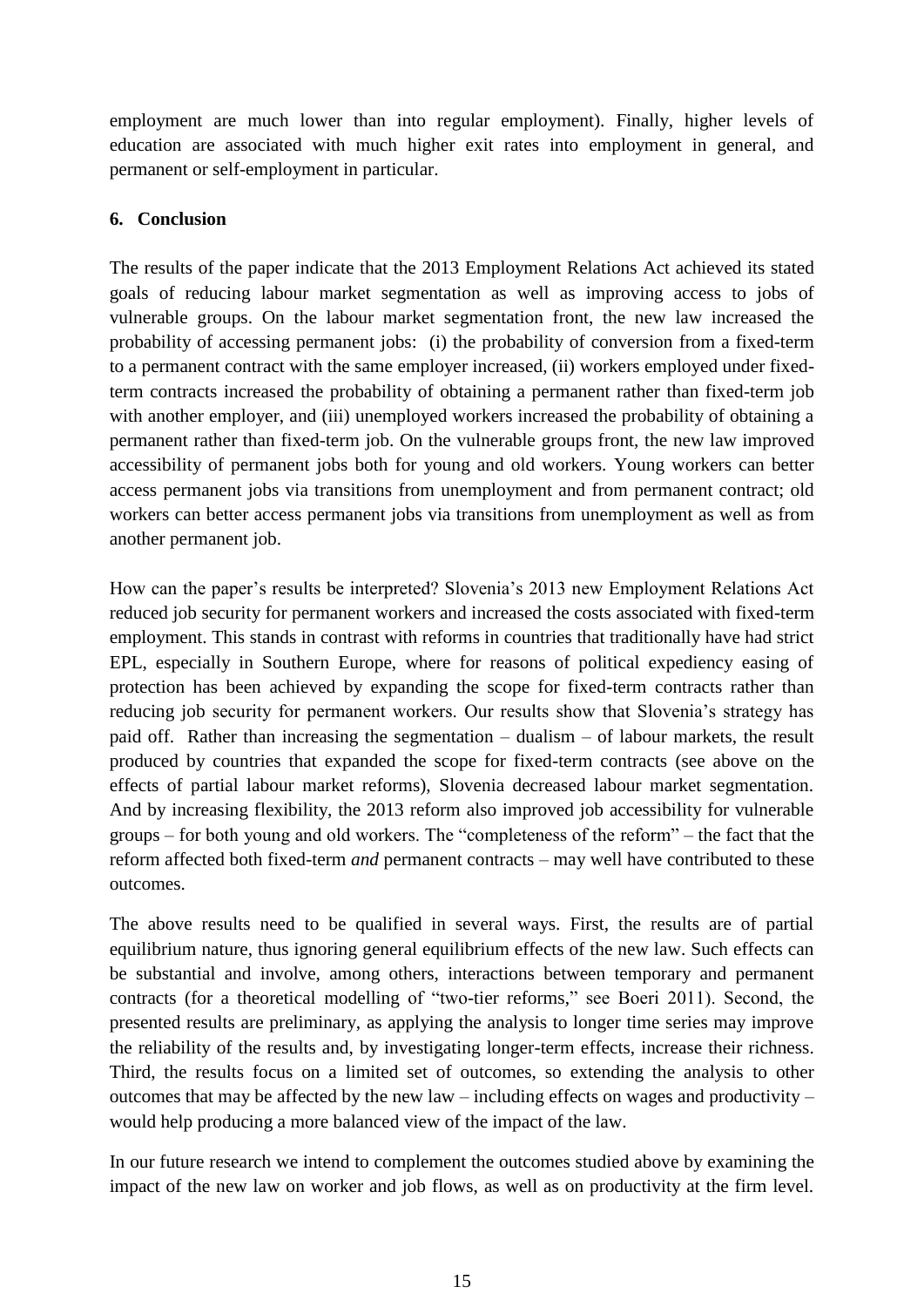The research of separations and accessions of permanent and fixed-term workers, both by type of workers and in aggregate, will shed light on the general equilibrium results and thus provide a more complete picture about the effects of the 2013 Law than partial equilibrium results presented above. We also plan to study the impact on the new law on firm-level productivity, as these results lead to broader questions regarding effects of the reforms. For example, has the 2013 Employment Relations Act increased the competiveness of the Slovenian economy? In particular, has the new law increased firm-level productivity, as lower dismissal costs and less strict dismissal procedures for permanent workers may have enabled firms to react quicker to changes in technology and product demand? On the other hand, has more restrictive use of fixed-term contracts reduced productivity of firms, as may also be conjectured? Moreover, has a lesser effective burden of EPL reduced a firm's incentive to invest in firm-specific human capital, reducing the scope for productivity gains in the future? Answering such questions will lead to a deeper understanding of the long-term consequences of the reforms.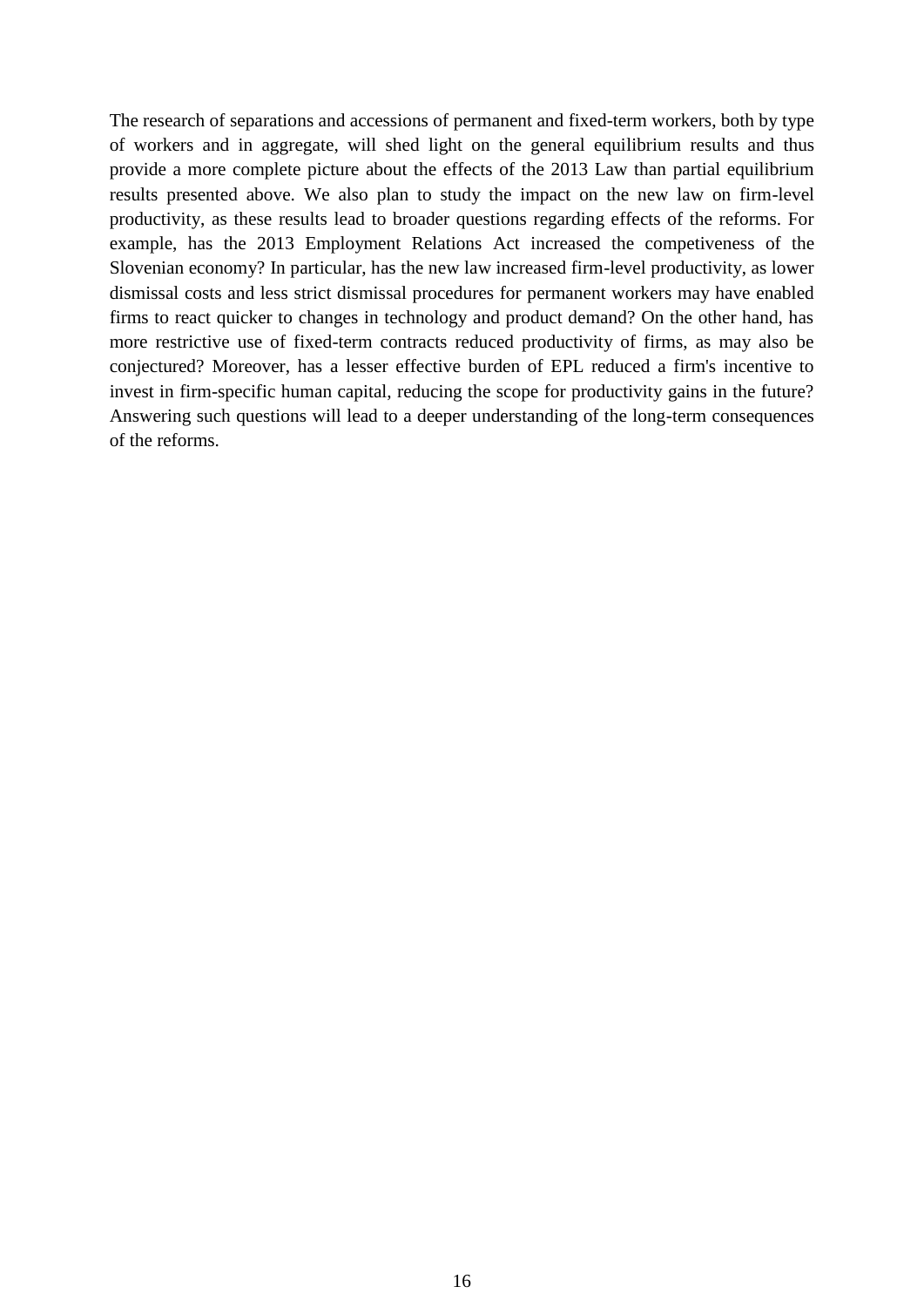#### **References**

- Aguirregabiria, Victor, and Cesar Alonso-Borrego (2014). "Labor Contracts and Flexibility: Evidence from a Labor Market Reform in Spain." *Economic Inquiry* 52 (2): 930–57.
- Autor, David H., William R. Kerr, and Adriana D. Kugler (2007). "Does Employment Protection Reduce Productivity? Evidence from US States." *The Economic Journal* 117 (521): F189–F217.
- Bachmann, Ronald, Peggy Bechara, Anica Kramer, and Sylvi Rzepka (2015). Labour market dynamics and worker heterogeneity during the Great Recession–Evidence from Europe. *IZA Journal of European Labor Studies*, *4*(1), 1-29.
- Bassanini, Andrea, Andrea Garnero, Pascal Marianna, and Sébastien Martin (2010. *Institutional Determinants of Worker Flows: A Cross-Country/Cross-Industry Approach*. OECD Social, Employment and Migration Working Paper 107. OECD Publishing. http://econpapers.repec.org/paper/oecelsaab/107-en.htm.
- Bentolila, Samuel, Juan J. Dolado, and Juan F. Jimeno (2008). "Two-Tier Employment Protection Reforms: The Spanish Experience." *CESifo DICE Report* 6 (4): 49–56.
- Betcherman, Gordon (2012). "Labor Market Institutions: A Review of the Literature." The World Bank, Policy Research Working Paper #6276.
- Blanchard, Olivier J., and Justin Wolfers, (2000). "The Role of Shocks and Institutions in the Rise of European Unemployment: The Aggregate Evidence." *The Economic Journal*, *110*(462), 1-33.
- Blanchard, Olivier J., and Augustin Landier (2001). *The Perverse Effects of Partial Labor Market Reform: Fixed Duration Contracts in France*. SSRN Scholarly Paper ID 262668. Rochester, NY: Social Science Research Network.
- Boeri, Tito (2011). Institutional Reforms and Dualism in European Labour Markets. *Handbook of Labour Economics*, Vol. 4(B), pp.1173-1236.
- Boeri, Tito, and Juan F. Jimeno (2005). "The Effects of Employment Protection: Learning from Variable Enforcement." European Economic Review 49 (8): 2057–77.
- Boeri, Tito, and Pietro Garibaldi (2009). "Beyond Eurosclerosis." *Economic Policy*, *24*(59), 409-461.
- Cingano, Federico, Marco Leonardi, Julián Messina, and Giovanni Pica (2010). "The Effects of Employment Protection Legislation and Financial Market Imperfections on Investment: Evidence from a Firm-Level Panel of EU Countries." *Economic Policy* 25 (61): 117–63. doi:10.1111/j.1468-0327.2009.00235.x.
- Haltiwanger, John, Stefano Scarpetta, and Helena Schweiger (2014). "Cross Country Differences in Job Reallocation: The Role of Industry, Firm Size and Regulations." *Labour Economics* 26 (January): 11–25.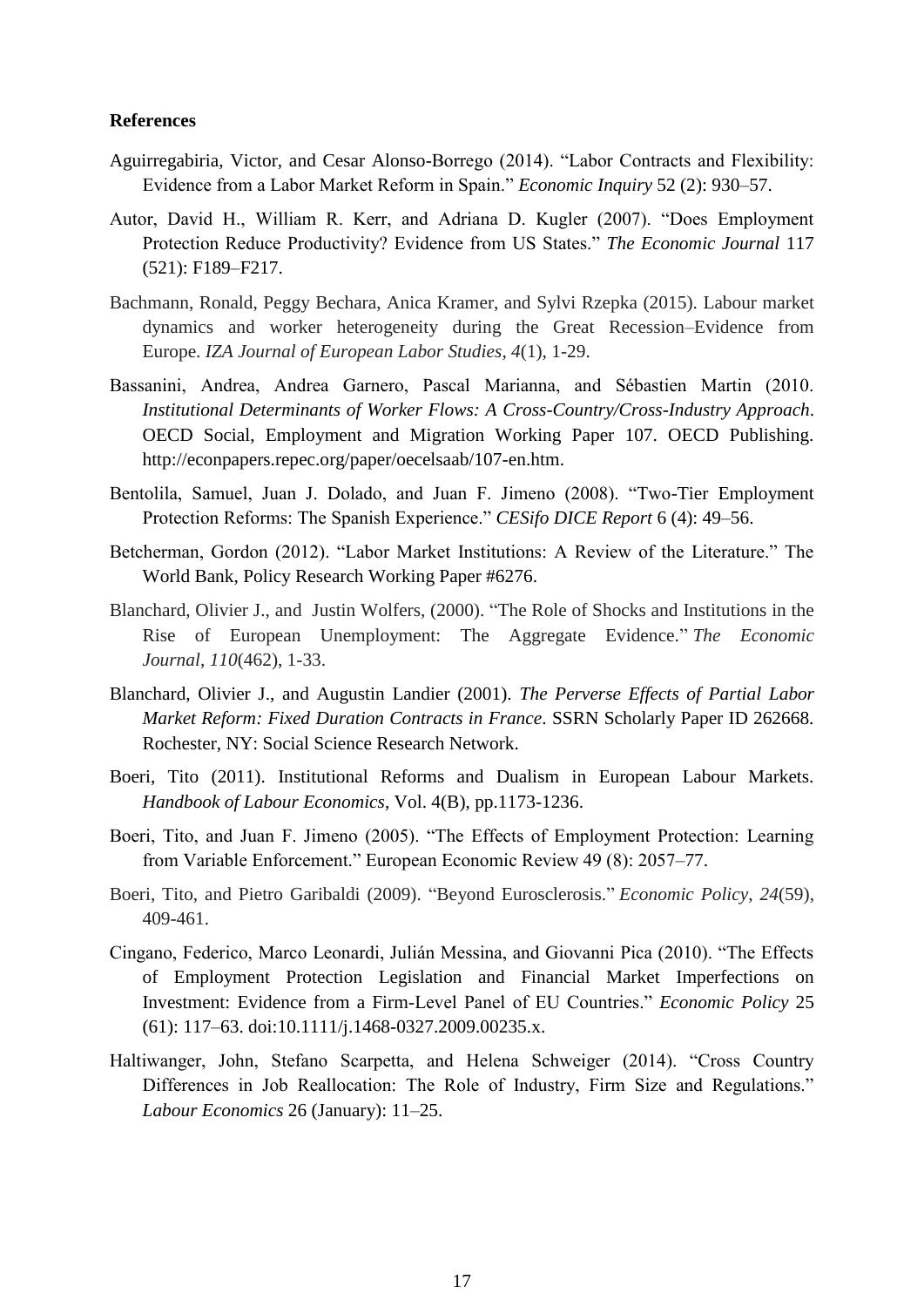- Kugler, Adriana D. (1999). *The Impact of Firing Costs on Turnover and Unemployment: Evidence from the Colombian Labour Market Reform*. Economics Working Paper 388. Department of Economics and Business, Universitat Pompeu Fabra.
- Kugler, Adriana D., and Gilles Saint-Paul (2004). "How Do Firing Costs Affect Worker Flows in a World with Adverse Selection?" *Journal of Labor Economics* 22 (3): 553–84.
- Kugler, Adriana, and Giovanni Pica (2008). "Effects of Employment Protection on Worker and Job Flows: Evidence from the 1990 Italian Reform." *Labour Economics* 15 (1): 78– 95.
- Laporšek, Suzana, and Primož Dolenc (2012). "Do Flexicurity Policies Affect Labour Market Outcomes? An Analysis of EU Countries." *Revija za socijalnu politiku*, *19*(2), 107-129.
- Messina, Julian, and Giovanna Vallanti (2007). "Job Flow Dynamics and Firing Restrictions: Evidence from Europe." *The Economic Journal*, *117*(521), F279-F301.
- Micco, Alejandro, and Carmen Pagés (2006). *The Economic Effects of Employment Protection: Evidence from International Industry-Level Data*. IZA Discussion Paper 2433. Institute for the Study of Labor (IZA).
- OECD (2010). *OECD Employment Outlook 2010: Moving Beyond the Jobs Crisis*. Paris: Organisation for Economic Co-operation and Development.
- OECD (2014). *OECD Employment Outlook 2014*. Paris: Organisation for Economic Cooperation and Development.
- European Commission (2010). *Employment in Europe 2010*. Bruxelles: European Commission: Directorate-General for Employment, Social Affairs and Equal Opportunities, Employment Analysis Unit.
- Official Gazette of the Republic of Slovenia (2013), No. 21/2013. "Employment Relations Act."
- Vodopivec, Milan (2012). *Young People in the Labour Market. Slovenia in the EU Perspective.* : Paper presented at the IMAD Conference, Ljubljana, June 19, 2012.
- Working group on labour market legislation changes of the Republic of Slovenia (2014). Poročilo delovne skupine za spremljanje učinkov sprememb v regulaciji trga dela v letu 2013. Kajzer, Alenka, Peter Pogačar, Polonca Končar, Milan Vodopivec. Available at

[http://www.mddsz.gov.si/fileadmin/mddsz.gov.si/pageuploads/dokumenti\\_\\_pdf/dpd/Anal](http://www.mddsz.gov.si/fileadmin/mddsz.gov.si/pageuploads/dokumenti__pdf/dpd/Analiza_trg_dela_SL.pdf) [iza\\_trg\\_dela\\_SL.pdf](http://www.mddsz.gov.si/fileadmin/mddsz.gov.si/pageuploads/dokumenti__pdf/dpd/Analiza_trg_dela_SL.pdf) (in Slovene).

World Economic Forum (2016). *The Global Competitiveness Report 2015-2016,* [http://reports.weforum.org/global-competitiveness-report-2015-2016/,](http://reports.weforum.org/global-competitiveness-report-2015-2016/) accessed January 31, 2016.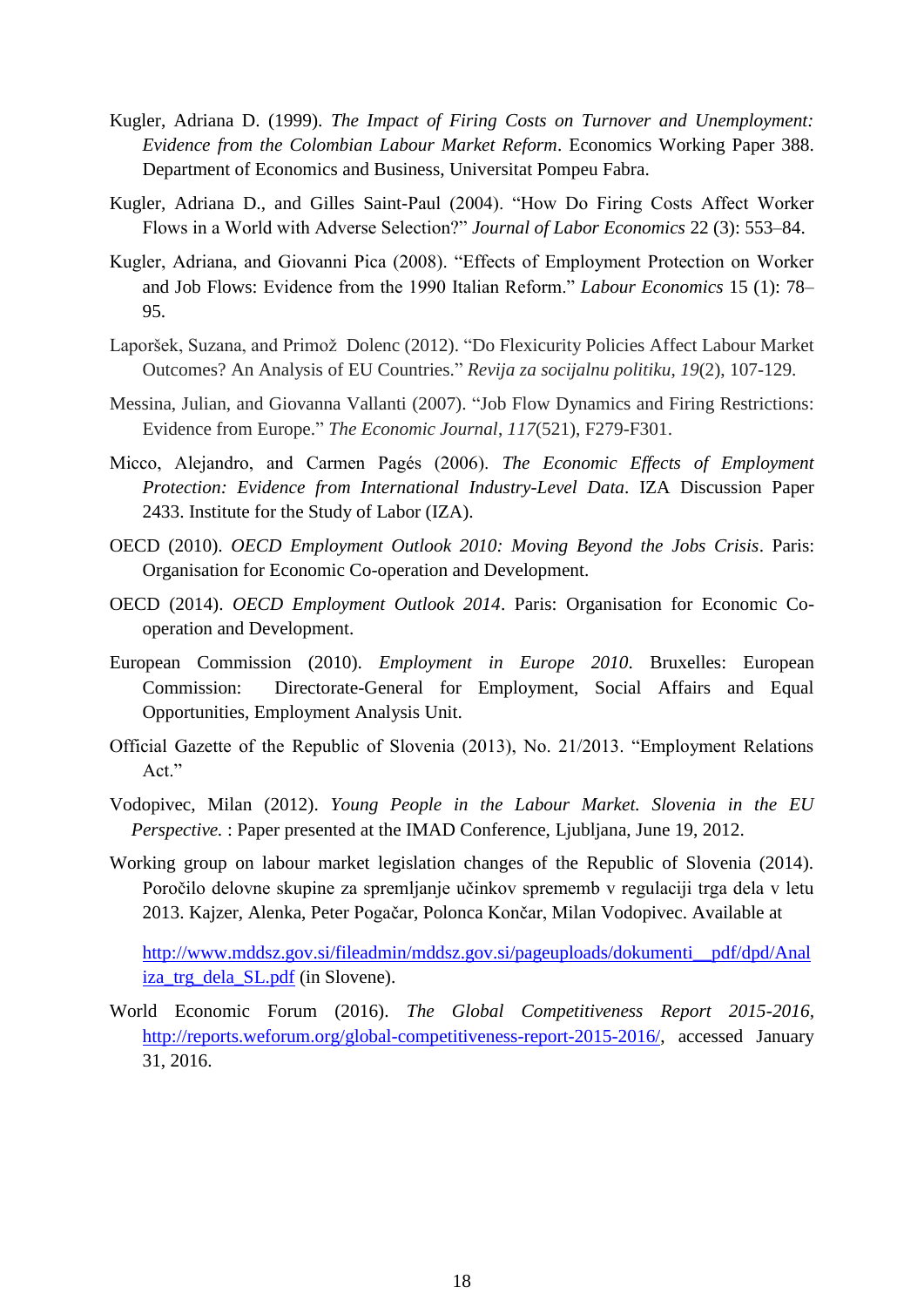|                               |            | Labour market state |            |               |
|-------------------------------|------------|---------------------|------------|---------------|
|                               | Permanent  | Fixed-term          |            |               |
| Variable                      | employment | employment          | Unemployed | Entire sample |
| Gender                        |            |                     |            |               |
| Men                           | 0.52       | 0.59                | 0.54       | 0.55          |
| Women                         | 0.48       | 0.41                | 0.46       | 0.45          |
| Age                           |            |                     |            |               |
| Age under 30                  | 0.08       | 0.08                | 0.07       | $0.08\,$      |
| Age 30-39                     | 0.29       | 0.35                | 0.22       | 0.21          |
| Age 40-49                     | 0.33       | 0.23                | 0.18       | 0.22          |
| Age 50-55                     | 0.15       | 0.08                | 0.12       | 0.39          |
| Age 55+                       | 0.12       | 0.05                | 0.22       | $0.07\,$      |
| Education                     |            |                     |            |               |
| Primary education             | 0.12       | 0.16                | 0.19       | 0.22          |
| Technical secondary education | 0.23       | 0.28                | 0.25       | 0.24          |
| General secondary education   | 0.33       | 0.30                | 0.27       | 0.25          |
| Tertiary education            | 0.32       | 0.26                | 0.13       | 0.20          |
| Number of observations        | 13,928,911 | 2,173,943           | 2,009,846  | 18,112,700    |

| Table A1: Summary statistics of key variables (mean values of binary variables) |  |  |  |  |  |
|---------------------------------------------------------------------------------|--|--|--|--|--|
|---------------------------------------------------------------------------------|--|--|--|--|--|

Note: Unit of observation is monthly labour market status at the individual level. Data cover two year period prior to and following April 2013 labour market reform.

Source: Own calculations based on combined unemployment and employment registry data, Statistical Office of the Republic of Slovenia.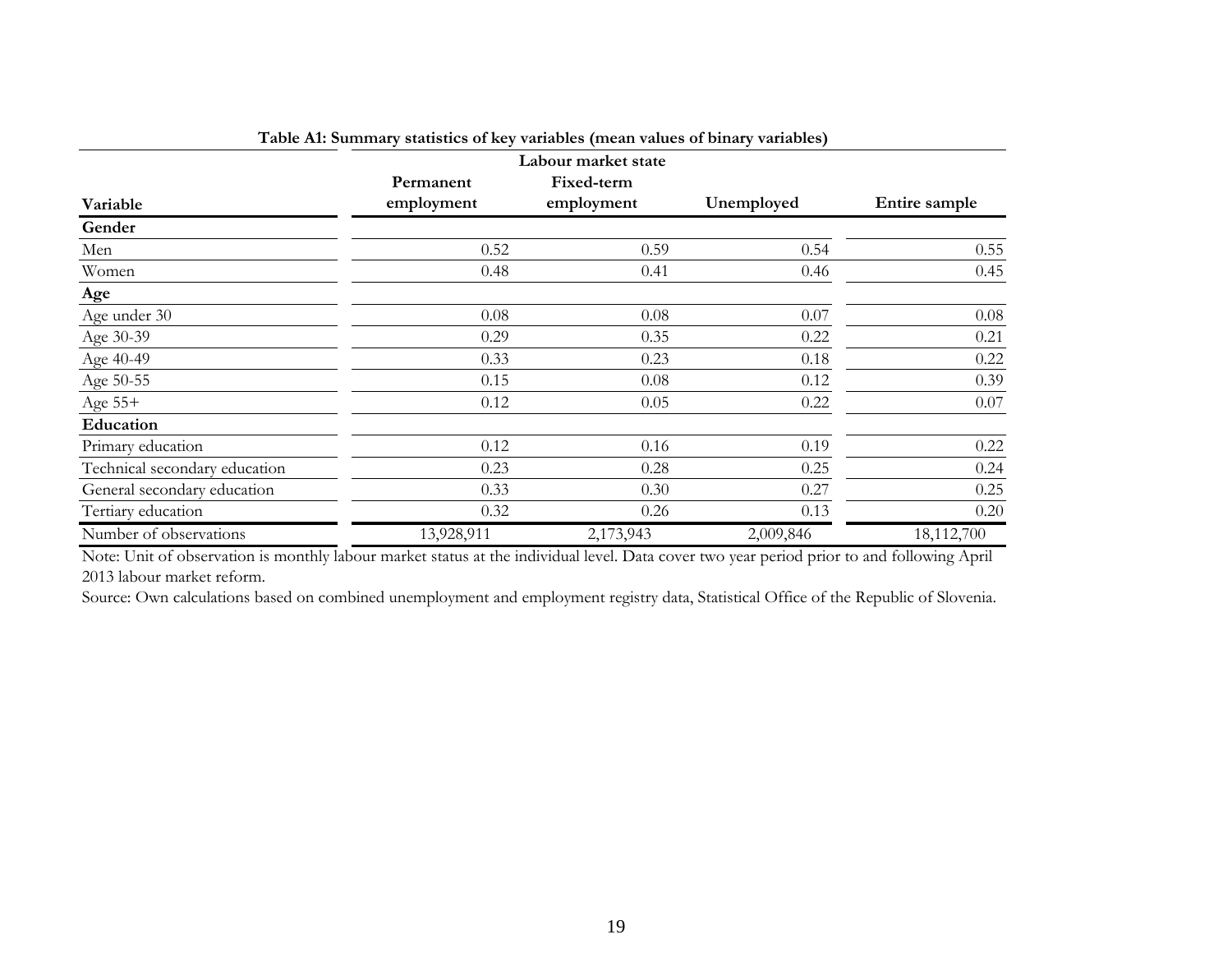#### **Table A2: Monthly transition matrix - comparison of old law and new law (in percent)**

| Panel A: Old law                         |                                                                                                                  |                        |                                                                                                |                       |                                       |                                           |                                              |            |       |
|------------------------------------------|------------------------------------------------------------------------------------------------------------------|------------------------|------------------------------------------------------------------------------------------------|-----------------------|---------------------------------------|-------------------------------------------|----------------------------------------------|------------|-------|
| Origin                                   |                                                                                                                  |                        |                                                                                                |                       | Destination                           |                                           |                                              |            |       |
|                                          | Fixed-term<br>employment - same employment - new employment - same employment - new<br>employer                  | Fixed-term<br>employer | Permanent<br>employer                                                                          | Permanent<br>employer | Other employment<br>(e.g., self-emp.) | Unemployment -<br>with unemp.<br>benefits | Unemployment -<br>without unemp.<br>benefits | Inactivity | Total |
| Fixed-term employment                    | 90.6                                                                                                             | 1.7                    | 1.9                                                                                            | 0.5                   | 0.4                                   | 2.4                                       | 0.7                                          | 1.8        | 100.0 |
| Permanent employment                     | 0.0                                                                                                              | 0.1                    | 98.9                                                                                           | 0.3                   | 0.1                                   | 0.3                                       | 0.0                                          | 0.2        | 100.0 |
| Other employment (e.g., self-employment) | 0.0                                                                                                              | 0.4                    | 0.4                                                                                            | 0.2                   | 97.5                                  | 0.5                                       | 0.1                                          | 0.9        | 100.0 |
| Unemployment (with unemp. benefits)      | n.a.                                                                                                             | 4.2                    | n.a.                                                                                           | 1.0                   | 1.2                                   | 84.8                                      | 0.2                                          | 8.6        | 100.0 |
| Unemployment (without unemp. benefits)   | n.a.                                                                                                             | 2.5                    | n.a.                                                                                           | 0.5                   | 0.3                                   | n.a.                                      | 93.5                                         | 3.0        | 99.9  |
| Panel B: New law                         |                                                                                                                  |                        |                                                                                                |                       |                                       |                                           |                                              |            |       |
| Origin                                   |                                                                                                                  |                        |                                                                                                |                       | Destination                           |                                           |                                              |            |       |
|                                          | Fixed-term<br>employer                                                                                           | Fixed-term<br>employer | Permanent<br>employment - same employment - new employment - same employment - new<br>employer | Permanent<br>employer | Other employment<br>(e.g., self-emp.) | Unemployment -<br>with unemp.<br>benefits | Unemployment -<br>without unemp.<br>benefits | Inactivity | Total |
| Fixed-term employment                    | 90.4                                                                                                             | 1.5                    | 2.4                                                                                            | 0.6                   | 0.3                                   | 1.9                                       | 1.0                                          | 2.0        | 100.0 |
| Permanent employment                     | 0.0                                                                                                              | 0.1                    | 98.9                                                                                           | 0.3                   | 0.1                                   | 0.2                                       | 0.1                                          | 0.3        | 100.0 |
| Other employment (e.g., self-employment) | 0.0                                                                                                              | 0.3                    | 0.6                                                                                            | 0.3                   | 96.8                                  | 0.4                                       | 0.2                                          | 1.4        | 100.0 |
| Unemployment (with unemp. benefits)      | n.a.                                                                                                             | 4.5                    | n.a.                                                                                           | 1.2                   | 0.9                                   | 83.0                                      | 0.1                                          | 10.2       | 100.0 |
| Unemployment (without unemp. benefits)   | n.a.                                                                                                             | 2.4                    | n.a.                                                                                           | 0.5                   | 0.4                                   | n.a.                                      | 93.9                                         | 2.7        | 100.0 |
| Panel C: Difference = Panel B-Panel A    |                                                                                                                  |                        |                                                                                                |                       |                                       |                                           |                                              |            |       |
| Origin                                   |                                                                                                                  |                        |                                                                                                |                       | Destination                           |                                           |                                              |            |       |
|                                          | Fixed-term<br>employment - same employment - new employment - same employment - new Other employment<br>employer | Fixed-term<br>employer | Permanent<br>employer                                                                          | Permanent<br>employer | (e.g., self-emp.)                     | Unemployment -<br>with unemp.<br>benefits | Unemployment -<br>without unemp.<br>benefits | Inactivity | Total |
| Fixed-term employment                    | $-0.26$                                                                                                          | $-0.15$                | 0.46                                                                                           | 0.09                  | $-0.11$                               | $-0.50$                                   | 0.33                                         | 0.14       | 0.0   |
| Permanent employment                     | 0.00                                                                                                             | $-0.01$                | 0.05                                                                                           | $-0.01$               | $-0.02$                               | $-0.11$                                   | 0.04                                         | 0.06       | 0.0   |
| Other employment (e.g., self-employment) | 0.01                                                                                                             | $-0.05$                | 0.25                                                                                           | 0.04                  | $-0.70$                               | $-0.12$                                   | 0.06                                         | 0.51       | 0.0   |
| Unemployment (with unemp. benefits)      | n.a.                                                                                                             | 0.34                   | n.a.                                                                                           | 0.26                  | $-0.29$                               | $-1.83$                                   | $-0.07$                                      | 1.58       | 0.0   |
| Unemployment (without unemp. benefits)   | n.a.                                                                                                             | $-0.09$                | n.a.                                                                                           | $-0.03$               | 0.05                                  | n.a.                                      | 0.42                                         | $-0.32$    | 0.0   |

Source: Own calculations based on combined unemployment and employment registry data, Statistical Office of the Republic of Slovenia.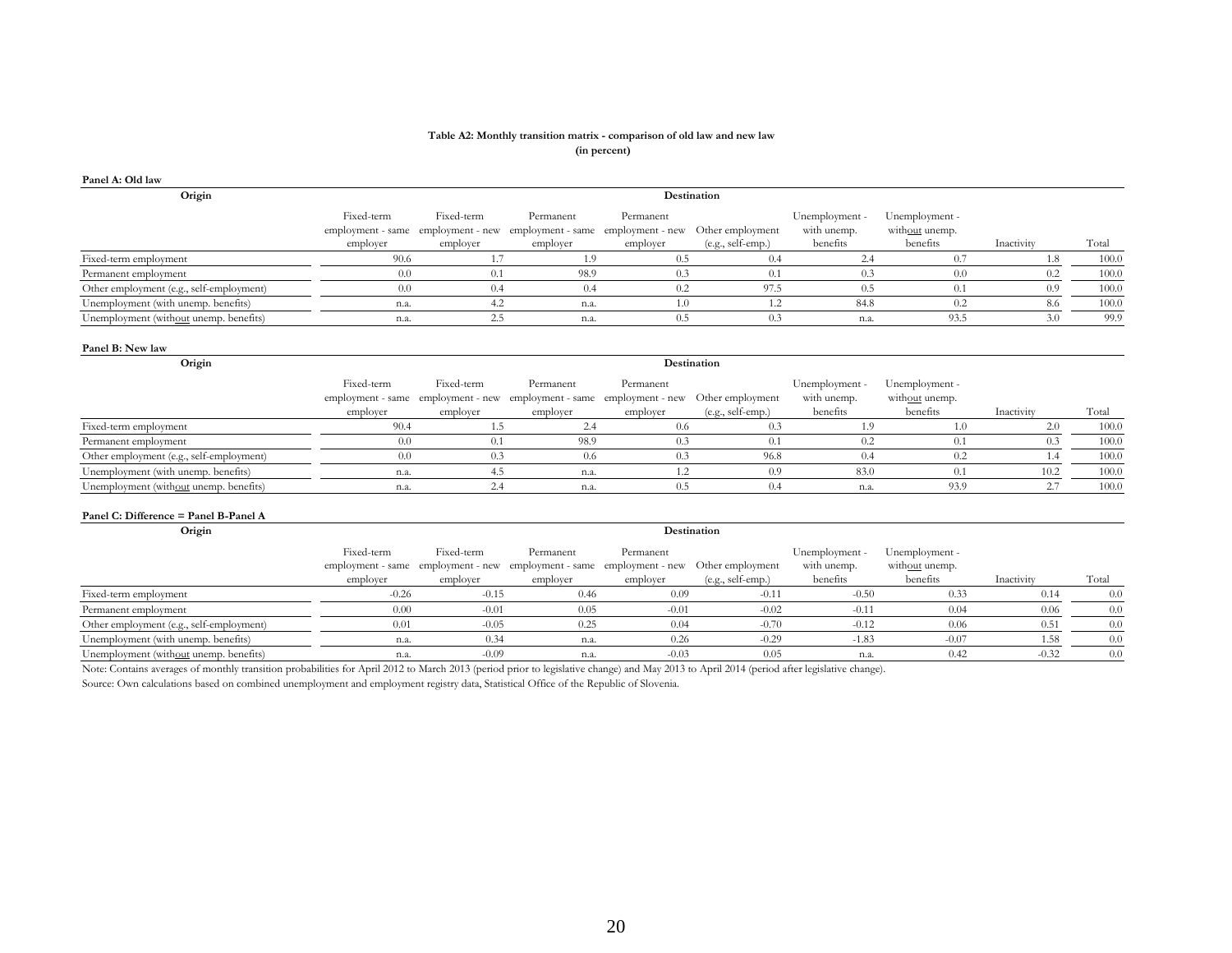#### **Table A3: Multinomial logit estimates of monthly probability of transition from fixed-term employment to different labour market states**

|                                                   | Permanent<br>employment -<br>same employer<br>(1) | Inactivity<br>(2) | Unemployment · Fixed-term<br>without unemp.<br>benefits<br>(3) | employment -<br>(4) | Permanent<br>employment -<br>new employer new employer<br>(5) | Unemployment -<br>with unemp.<br>benefits<br>(6) | Self-<br>employment<br>(7) |
|---------------------------------------------------|---------------------------------------------------|-------------------|----------------------------------------------------------------|---------------------|---------------------------------------------------------------|--------------------------------------------------|----------------------------|
| Effect of legislative changes (baseline: old law) |                                                   |                   |                                                                |                     |                                                               |                                                  |                            |
| New law                                           | 1.282***                                          | $1.039***$        | $1.461***$                                                     | $0.901***$          | 1.189***                                                      | $0.809***$                                       | $0.732***$                 |
|                                                   | (0.013)                                           | (0.011)           | (0.023)                                                        | (0.01)              | (0.023)                                                       | (0.008)                                          | (0.017)                    |
| Gender (baseline: men)                            |                                                   |                   |                                                                |                     |                                                               |                                                  |                            |
| Women                                             | $0.945***$                                        | $0.713***$        | $1.527***$                                                     | $0.721***$          | $0.810***$                                                    | $1.437***$                                       | 1.790***                   |
|                                                   | (0.008)                                           | (0.009)           | (0.026)                                                        | (0.01)              | (0.017)                                                       | (0.014)                                          | (0.045)                    |
| Age (baseline: under 30 years old)                |                                                   |                   |                                                                |                     |                                                               |                                                  |                            |
| Aged 30-39                                        | 1.189***                                          | $0.746***$        | $0.912***$                                                     | $1.049***$          | $1.060***$                                                    | $1.143***$                                       | $1.053*$                   |
|                                                   | (0.011)                                           | (0.01)            | (0.018)                                                        | (0.015)             | (0.023)                                                       | (0.014)                                          | (0.028)                    |
| Aged 40-49                                        | 1.098***                                          | $0.705***$        | $1.066***$                                                     | 1.149***            | $1.080***$                                                    | $1.436***$                                       | $0.920**$                  |
|                                                   | (0.013)                                           | (0.012)           | (0.024)                                                        | (0.019)             | (0.028)                                                       | (0.02)                                           | (0.033)                    |
| Aged 50-55                                        | $0.910***$                                        | $0.666***$        | 1.458***                                                       | 1.028               | $0.796***$                                                    | 1.977***                                         | 0.978                      |
|                                                   | (0.018)                                           | (0.017)           | (0.044)                                                        | (0.027)             | (0.035)                                                       | (0.037)                                          | (0.054)                    |
| Aged $55+$                                        | $0.937**$                                         | $0.666***$        | $1.185***$                                                     | $0.802***$          | $0.539***$                                                    | $3.082***$                                       | $0.813***$                 |
|                                                   | (0.024)                                           | (0.022)           | (0.05)                                                         | (0.03)              | (0.037)                                                       | (0.059)                                          | (0.059)                    |
| Education (baseline: primary school or less)      |                                                   |                   |                                                                |                     |                                                               |                                                  |                            |
| Secondary school (technical)                      | 1.199***                                          | $0.673***$        | $1.086***$                                                     | $0.954***$          | $1.054*$                                                      | 1.029*                                           | $1.191***$                 |
|                                                   | (0.017)                                           | (0.01)            | (0.027)                                                        | (0.016)             | (0.031)                                                       | (0.015)                                          | (0.052)                    |
| Tertiary                                          | 1.492***                                          | $0.294***$        | $0.671***$                                                     | $0.519***$          | $1.082**$                                                     | $0.774***$                                       | $1.723***$                 |
|                                                   | (0.022)                                           | (0.006)           | (0.019)                                                        | (0.011)             | (0.035)                                                       | (0.013)                                          | (0.073)                    |
| Constant (baseline risk ratio)                    | $0.012***$                                        | $0.068***$        | $0.004***$                                                     | $0.025***$          | $0.005***$                                                    | $0.016***$                                       | $0.001***$                 |
|                                                   | (0)                                               | (0.002)           | (0)                                                            | (0.001)             | (0)                                                           | (0)                                              | (0)                        |
| Number of transitions                             | 48,397                                            | 39,338            | 17,578                                                         | 34,462              | 11,802                                                        | 47,479                                           | 7,674                      |
| Number of observations                            |                                                   |                   |                                                                | 2,173,943           |                                                               |                                                  |                            |
| Pseudo R-squared                                  |                                                   |                   |                                                                | 0.027               |                                                               |                                                  |                            |

Relative risk ratio of transition from fixed-term employment into:

Note: Coefficients denote relative risk ratios obtained from multinomial logit regressions, where relative risk ratios are defined as the relative probability of observing a given<br>outcome relative to the base outcome. Addi

by individual are in parentheses. Source: Own calculations based on combined unemployment and employment registry data, Statistical Office of the Republic of Slovenia.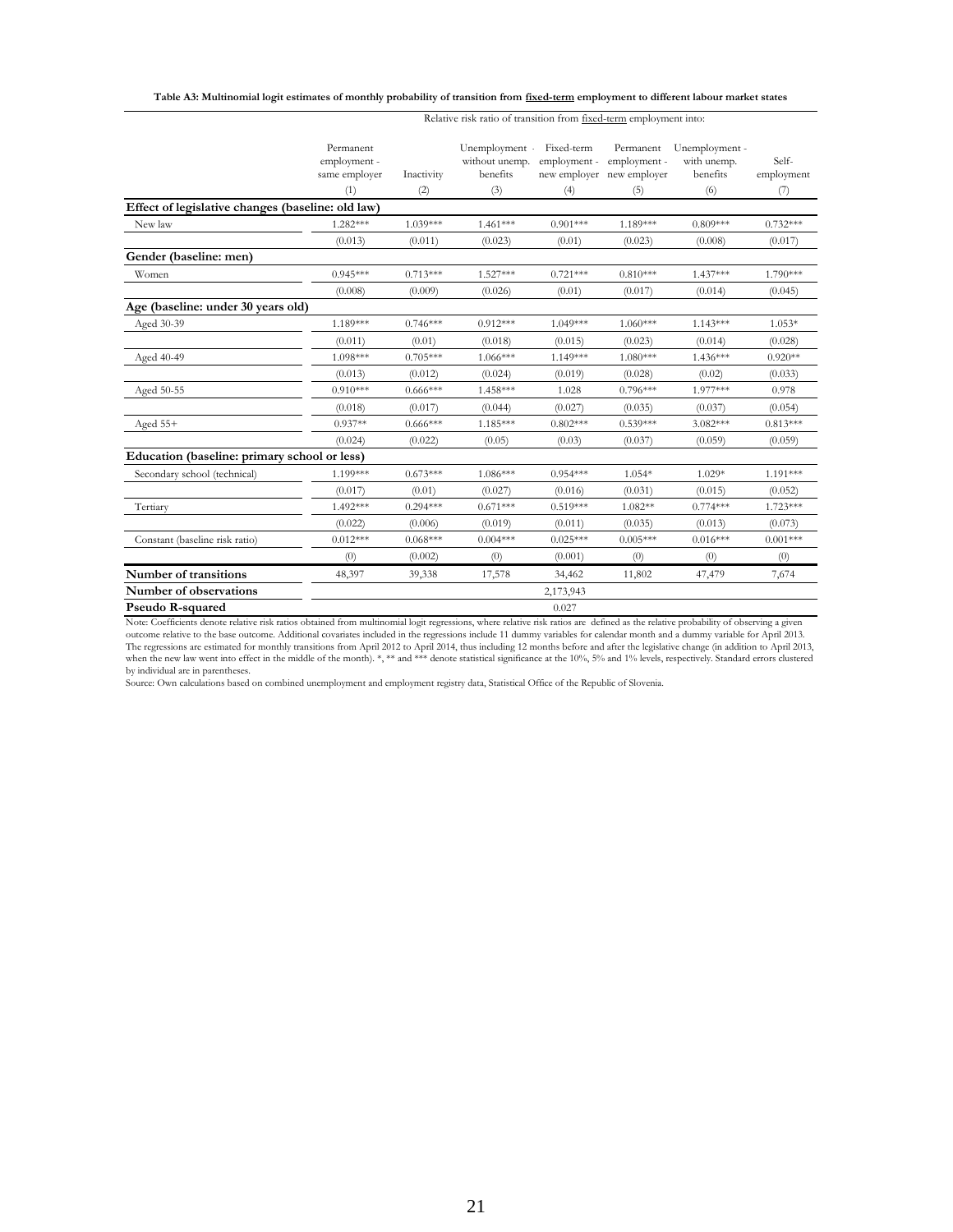|                                          |                                                   |                                                                    | of legislative changes                              |                                                   |                                                  |                                                  |                        |  |  |
|------------------------------------------|---------------------------------------------------|--------------------------------------------------------------------|-----------------------------------------------------|---------------------------------------------------|--------------------------------------------------|--------------------------------------------------|------------------------|--|--|
|                                          |                                                   | Relative risk ratio of transition from fixed-term employment into: |                                                     |                                                   |                                                  |                                                  |                        |  |  |
|                                          | Permanent<br>employment -<br>same employer<br>(1) | Inactivity<br>(2)                                                  | Unemployment -<br>without unemp.<br>benefits<br>(3) | Fixed-term<br>employment -<br>new employer<br>(4) | Permanent<br>employment -<br>new employer<br>(5) | Unemployment -<br>with unemp.<br>benefits<br>(6) | Self-employment<br>(7) |  |  |
| Effects of new law, age-specific effects |                                                   |                                                                    |                                                     |                                                   |                                                  |                                                  |                        |  |  |
| Aged 16-29                               | $1.202***$                                        | 1.011                                                              | $1.122***$                                          | $0.887***$                                        | 1.207***                                         | $0.926***$                                       | $0.757***$             |  |  |
|                                          | (0.019)                                           | (0.015)                                                            | (0.027)                                             | (0.016)                                           | (0.035)                                          | (0.015)                                          | (0.027)                |  |  |
| Aged 30-39                               | $1.541***$                                        | $1.122***$                                                         | $1.681***$                                          | $0.930***$                                        | 1.193***                                         | $0.808***$                                       | $0.771***$             |  |  |
|                                          | (0.027)                                           | (0.022)                                                            | (0.051)                                             | (0.019)                                           | (0.04)                                           | (0.015)                                          | (0.032)                |  |  |
| Aged 40-49                               | $1.135***$                                        | 1.015                                                              | $1.781***$                                          | $0.890***$                                        | 1.224 ***                                        | $0.751***$                                       | n.a.                   |  |  |
|                                          | (0.026)                                           | (0.025)                                                            | (0.065)                                             | (0.022)                                           | (0.053)                                          | (0.016)                                          |                        |  |  |
| Aged 50-55                               | n.a.                                              | n.a.                                                               | n.a.                                                | n.a.                                              | n.a.                                             | $0.768***$                                       | n.a.                   |  |  |
|                                          |                                                   |                                                                    |                                                     |                                                   |                                                  | (0.024)                                          |                        |  |  |
| Aged $55+$                               | n.a.                                              | n.a.                                                               | n.a.                                                | n.a.                                              | n.a.                                             | $0.543***$                                       | n.a.                   |  |  |
|                                          |                                                   |                                                                    |                                                     |                                                   |                                                  | (0.019)                                          |                        |  |  |

**Table A4: Multinomial logit estimates of monthly probability of transition from fixed-term employment to different labour market states - age-specific effects of legislative changes**

Note: Coefficients denote relative risk ratios obtained from separate multinomial logistic regressions estimated by age group. Relative risk ratios are defined as the relative probability of observing a given outcome relative to the base outcome. For each age group, the following covariates are included: Gender, Educations (4 categories), dummy variables for calendar month and a dummy variable for April 2013. "n.a." refers to labour market states/transitions for which there were too few observations for reliable estimates. The regressions are estimated for monthly transitions from April 2012 to April 2014, thus including 12 months before and after the legislative change (in addition to April 2013 , when the new law went into effect in the middle of the month). \*, \*\* and \*\*\* denote statistical significance at the 10%, 5% and 1% levels, respectively. Standard errors clustered by individual are in parentheses. Source: Own calculations based on combined unemployment and employment registry data, Statistical Office of the Republic of Slovenia.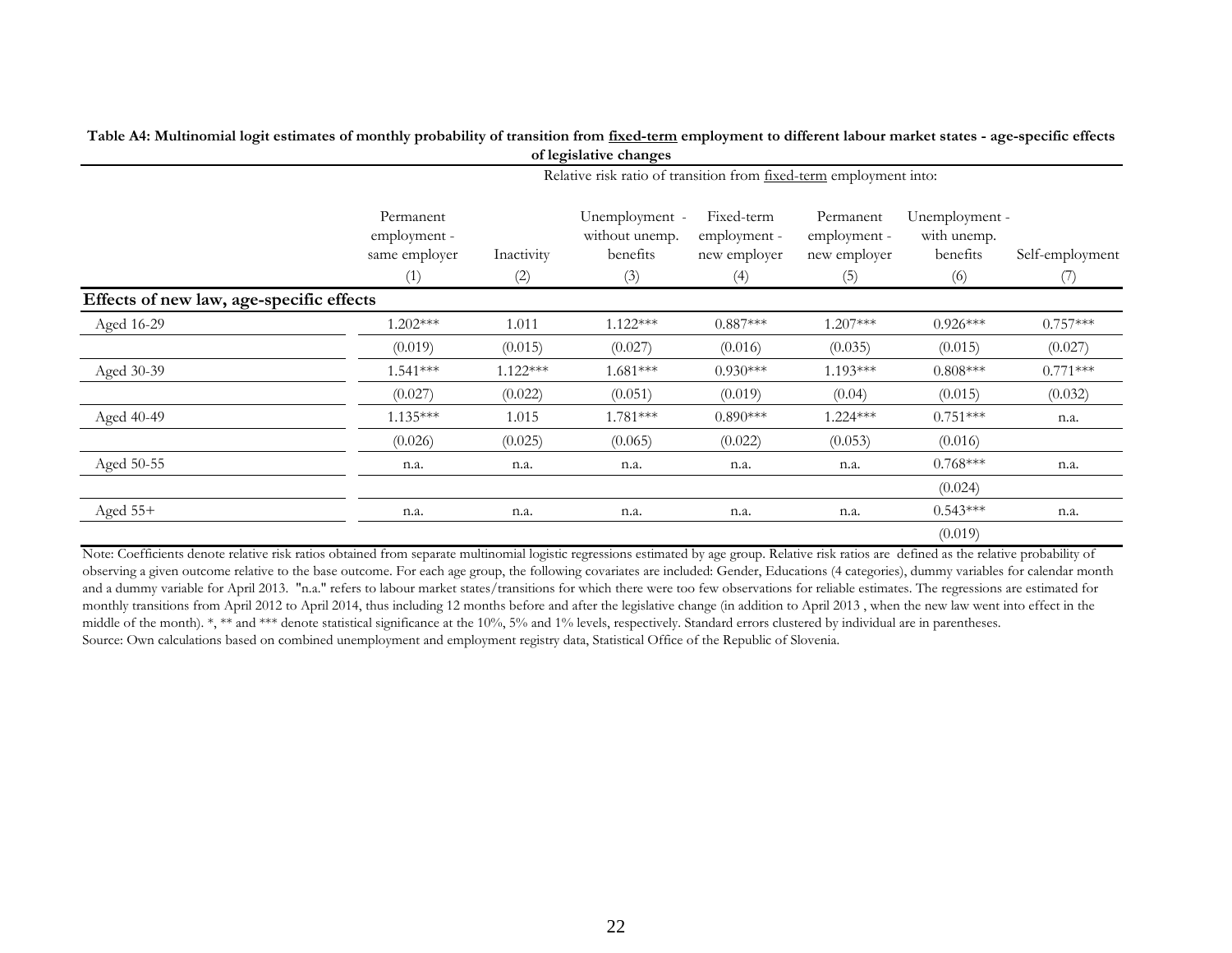#### **Table A5: Multinomial logit estimates of monthly probability of transition from permanent employment to different labour market states**

Relative risk ratio of transition from permanent employment into:

|                                                   | Inactivity<br>(1) | Unemployment -<br>without unemp.<br>benefits<br>(2) | Fixed-term<br>employment -<br>new employer<br>(3) | Permanent<br>employment -<br>new employer<br>(4) | Unemployment -<br>with unemp.<br>benefits<br>(5) | Self-employment<br>(6) |
|---------------------------------------------------|-------------------|-----------------------------------------------------|---------------------------------------------------|--------------------------------------------------|--------------------------------------------------|------------------------|
| Effect of legislative changes (baseline: old law) |                   |                                                     |                                                   |                                                  |                                                  |                        |
| New law                                           | $0.850***$        | $2.384***$                                          | $0.913***$                                        | $0.911***$                                       | $0.602***$                                       | $0.654***$             |
|                                                   | (0.011)           | (0.074)                                             | (0.017)                                           | (0.009)                                          | (0.007)                                          | (0.014)                |
| Gender (baseline: men)                            |                   |                                                     |                                                   |                                                  |                                                  |                        |
| Women                                             | $0.799***$        | 0.961                                               | $0.602***$                                        | $0.818***$                                       | $0.857***$                                       | $0.900$ ***            |
|                                                   | (0.01)            | (0.028)                                             | (0.012)                                           | (0.009)                                          | (0.01)                                           | (0.019)                |
| Age (baseline: under 30 years old)                |                   |                                                     |                                                   |                                                  |                                                  |                        |
| Aged 30-39                                        | $0.536***$        | $0.790***$                                          | 0.997                                             | $1.310***$                                       | $1.224***$                                       | $1.363***$             |
|                                                   | (0.013)           | (0.031)                                             | (0.025)                                           | (0.023)                                          | (0.025)                                          | (0.041)                |
| Aged 40-49                                        | $0.400***$        | $0.660***$                                          | $0.673***$                                        | 1.279***                                         | $1.186***$                                       | $0.937*$               |
|                                                   | (0.011)           | (0.027)                                             | (0.019)                                           | (0.023)                                          | (0.024)                                          | (0.031)                |
| Aged 50-55                                        | $0.772***$        | $0.764***$                                          | $0.577***$                                        | $1.179***$                                       | $1.603***$                                       | $0.747***$             |
|                                                   | (0.022)           | (0.04)                                              | (0.023)                                           | (0.027)                                          | (0.037)                                          | (0.035)                |
| Aged $55+$                                        | 5.870***          | 1.194***                                            | $0.634***$                                        | $0.906***$                                       | $2.674***$                                       | $0.752***$             |
|                                                   | (0.12)            | (0.058)                                             | (0.026)                                           | (0.023)                                          | (0.058)                                          | (0.036)                |
| Education (baseline: primary school or less)      |                   |                                                     |                                                   |                                                  |                                                  |                        |
| Secondary school (technical)                      | $0.890***$        | 1.054                                               | $1.162***$                                        | 0.985                                            | $0.885***$                                       | $1.246***$             |
|                                                   | (0.017)           | (0.045)                                             | (0.037)                                           | (0.018)                                          | (0.015)                                          | (0.054)                |
| Secondary school (general)                        | $0.714***$        | $0.837***$                                          | $0.869***$                                        | $0.920***$                                       | $0.744***$                                       | $1.473***$             |
|                                                   | (0.013)           | (0.036)                                             | (0.028)                                           | (0.017)                                          | (0.013)                                          | (0.06)                 |
| Tertiary                                          | $0.604***$        | $0.486***$                                          | $0.947*$                                          | $1.226***$                                       | $0.477***$                                       | $2.045***$             |
|                                                   | (0.012)           | (0.024)                                             | (0.031)                                           | (0.022)                                          | (0.009)                                          | (0.084)                |
| Constant (baseline risk ratio)                    | $0.006***$        | $0.000***$                                          | $0.004***$                                        | $0.004***$                                       | $0.007***$                                       | $0.001***$             |
|                                                   | (0)               | (0)                                                 | (0)                                               | (0)                                              | (0)                                              | (0)                    |
| Number of transitions                             | 27,534            | 5,455                                               | 12,006                                            | 39,676                                           | 31,346                                           | 9,967                  |
| Number of observations                            |                   |                                                     |                                                   | 13,928,911                                       |                                                  |                        |
| <b>Pseudo R-squared</b>                           |                   |                                                     |                                                   | 0.046                                            |                                                  |                        |

Note: Coefficients denote relative risk ratios obtained from multinomial logistic regressions, where relative risk ratios are defined as the relative probability of observing a given outcome relative to the base outcome. Additional covariates included in the regressions include 11 dummy variables for calendar month, a dummy variable for April 2013, and dummy variables for proxies of tenure with current employer. The regressions are estimated for monthly transitions from April 2012 to April 2014, thus including 12 months before and after the legislative change (in addition to April 2013, when the new law went into effect in the middle of the month). \*, \*\* and \*\*\* denote statistical significance at the 10%, 5% and 1% levels, respectively. Standard errors clustered by individual are in parentheses.

Source: Own calculations based on combined unemployment and employment registry data, Statistical Office of the Republic of Slovenia.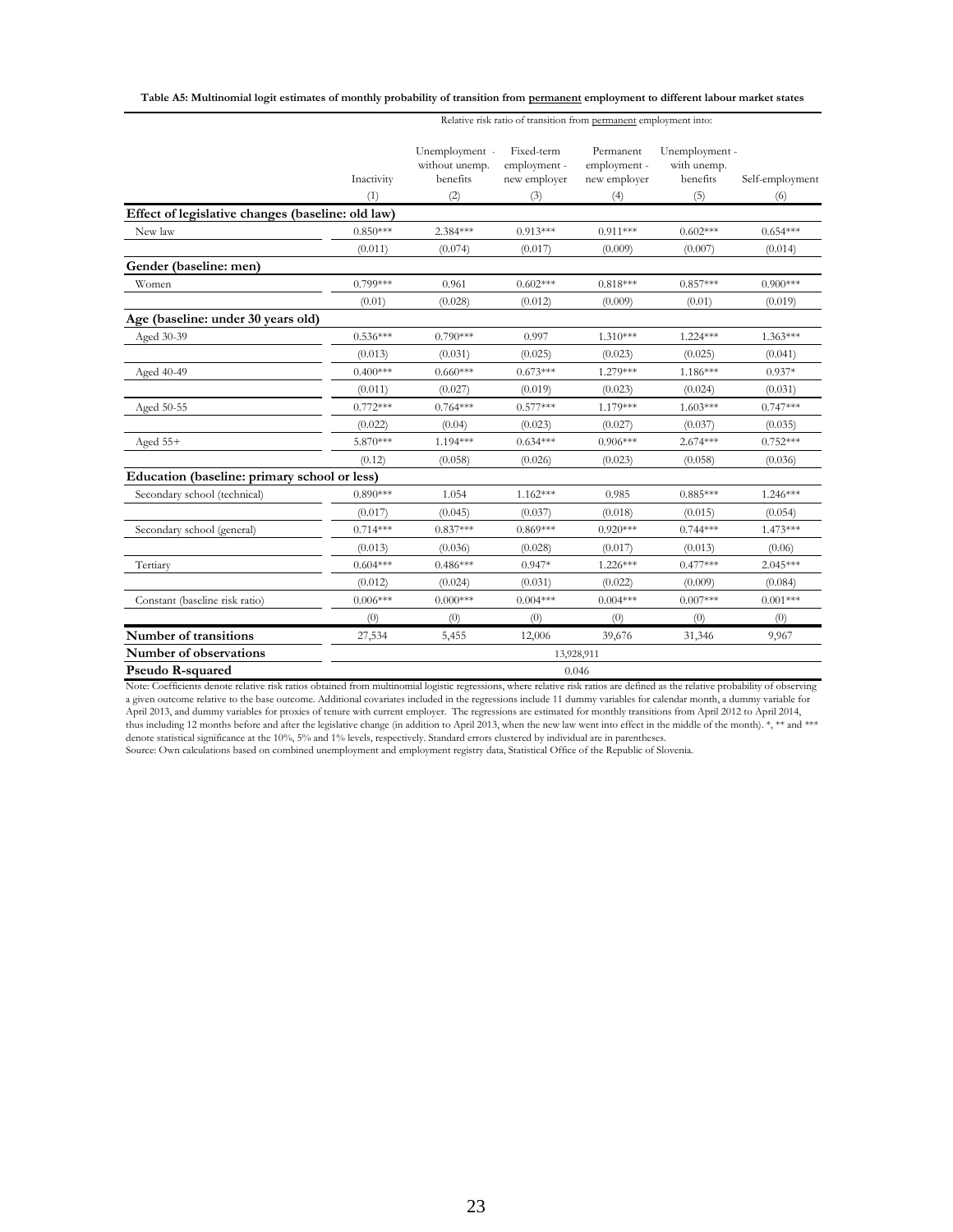|                                          |            | specific effects of legislative changes                           |                                            |                                           |                                           |                 |  |  |  |  |
|------------------------------------------|------------|-------------------------------------------------------------------|--------------------------------------------|-------------------------------------------|-------------------------------------------|-----------------|--|--|--|--|
|                                          |            | Relative risk ratio of transition from permanent employment into: |                                            |                                           |                                           |                 |  |  |  |  |
|                                          | Inactivity | Unemployment -<br>without unemp.<br>benefits                      | Fixed-term<br>employment -<br>new employer | Permanent<br>employment -<br>new employer | Unemployment -<br>with unemp.<br>benefits | Self-employment |  |  |  |  |
|                                          | (1)        | (2)                                                               | (3)                                        | (4)                                       | (5)                                       | (5)             |  |  |  |  |
| Effects of new law, age-specific effects |            |                                                                   |                                            |                                           |                                           |                 |  |  |  |  |
| Aged 16-29                               | $1.177***$ | n.a.                                                              | 1.059                                      | $1.140***$                                | $0.718***$                                | $0.695***$      |  |  |  |  |
|                                          | (0.042)    |                                                                   | (0.041)                                    | (0.032)                                   | (0.024)                                   | (0.035)         |  |  |  |  |
| Aged 30-39                               | $1.255***$ | n.a.                                                              | $0.929**$                                  | $0.946***$                                | $0.711***$                                | $0.700***$      |  |  |  |  |
|                                          | (0.043)    |                                                                   | (0.028)                                    | (0.016)                                   | (0.016)                                   | (0.022)         |  |  |  |  |
| Aged 40-49                               | $1.126***$ | $3.725***$                                                        | $0.903***$                                 | $0.869***$                                | $0.720***$                                | $0.619***$      |  |  |  |  |
|                                          | (0.042)    | (0.25)                                                            | (0.034)                                    | (0.015)                                   | (0.016)                                   | (0.025)         |  |  |  |  |
| Aged 50-55                               | $0.912**$  | $3.658***$                                                        | $0.890*$                                   | $0.839***$                                | $0.599***$                                | $0.616***$      |  |  |  |  |
|                                          | (0.04)     | (0.38)                                                            | (0.06)                                     | (0.025)                                   | (0.019)                                   | (0.048)         |  |  |  |  |
| Aged $55+$                               | $0.639***$ | $2.086***$                                                        | $0.553***$                                 | $0.730***$                                | $0.303***$                                | $0.474***$      |  |  |  |  |
|                                          | (0.011)    | (0.172)                                                           | (0.042)                                    | (0.027)                                   | (0.01)                                    | (0.042)         |  |  |  |  |

**Table A6: Multinomial logit estimates of monthly probability of transition from permanent employment to different labour market states - age-**

Note: Coefficients denote relative risk ratios of multinomial logit regressions estimated for each age group separately, where relative risk ratios are defined as the relative probability of observing a given outcome relative to the base outcome. For each age group, the following covariates are included: Gender, Educations (4 categories), dummy variables for calendar month, a dummy variable for April 2013 and dummy variables for proxies of tenure with current employer. "n.a." refers to labour market states/transitions for which there were too few observations for reliable estimates. The regressions are estimated for monthly transitions from April 2012 to April 2014, thus including 12 months before and after the legislative change (in addition to April 2013, when the new law went into effect in the middle of the month). \*, \*\* and \*\*\* denote statistical significance at the 10%, 5% and 1% levels, respectively. Standard errors clustered by individual are in parentheses. Source: Own calculations based on combined unemployment and employment registry data, Statistical Office of the Republic of Slovenia.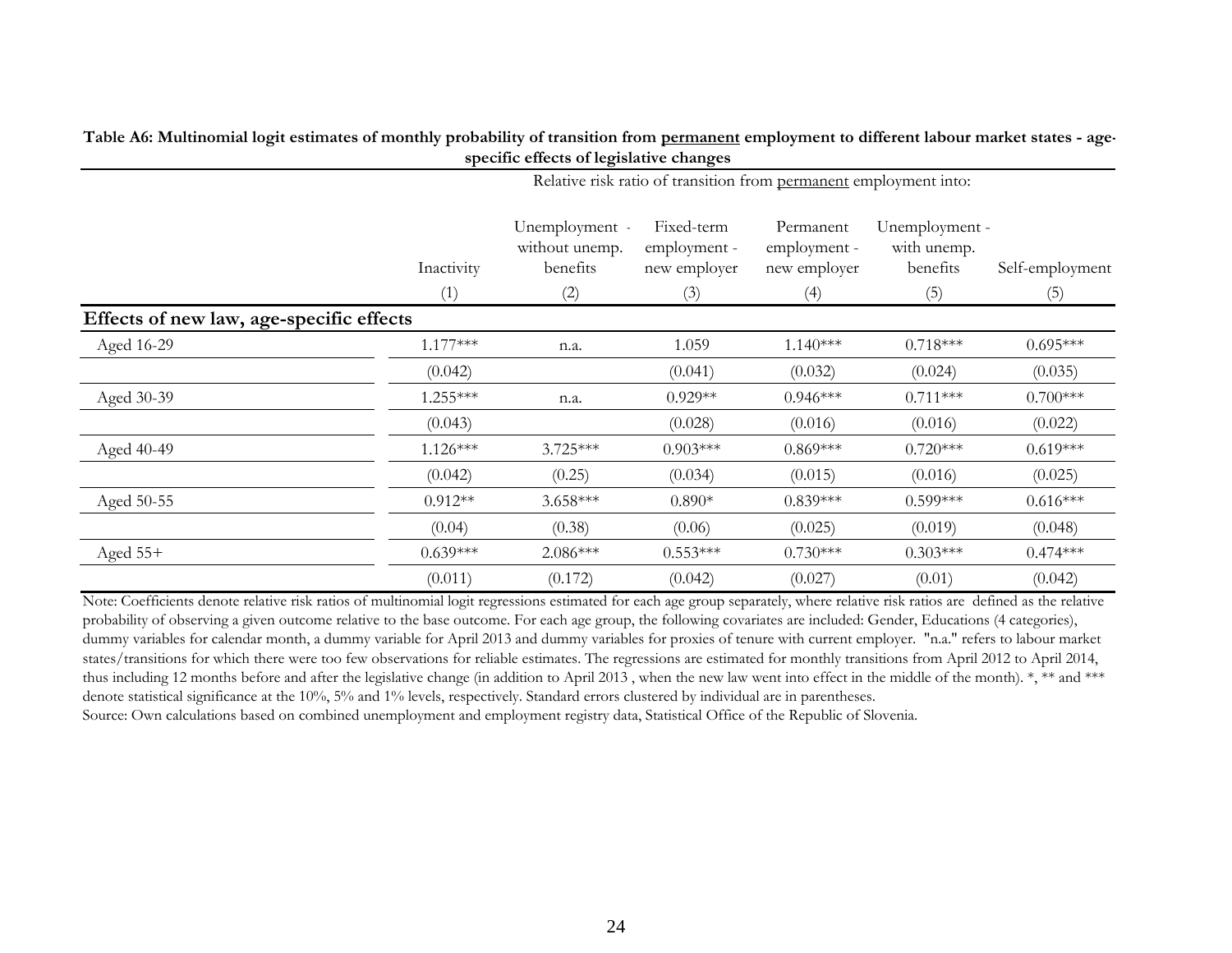|                                                   | iauvui markee states<br>Relative risk ratio of transition from unemployment into: |                  |                 |  |  |  |
|---------------------------------------------------|-----------------------------------------------------------------------------------|------------------|-----------------|--|--|--|
|                                                   | Fixed-term                                                                        | Permanent        |                 |  |  |  |
|                                                   | employment - new                                                                  | employment - new |                 |  |  |  |
|                                                   | employer                                                                          | employer         | Self-employment |  |  |  |
|                                                   | (1)                                                                               | (2)              | (3)             |  |  |  |
| Effect of legislative changes (baseline: old law) |                                                                                   |                  |                 |  |  |  |
| New law                                           | $1.027***$                                                                        | $1.121***$       | $0.852***$      |  |  |  |
|                                                   | (0.009)                                                                           | (0.019)          | (0.016)         |  |  |  |
| Gender (baseline: men)                            |                                                                                   |                  |                 |  |  |  |
| Women                                             | $0.688***$                                                                        | $0.617***$       | 0.99            |  |  |  |
|                                                   | (0.008)                                                                           | (0.012)          | (0.02)          |  |  |  |
| Age (baseline: under 30 years old)                |                                                                                   |                  |                 |  |  |  |
| Aged 30-39                                        | $0.843***$                                                                        | $0.899***$       | $1.474***$      |  |  |  |
|                                                   | (0.012)                                                                           | (0.02)           | (0.037)         |  |  |  |
| Aged 40-49                                        | $0.862***$                                                                        | $0.819***$       | 1.591***        |  |  |  |
|                                                   | (0.014)                                                                           | (0.021)          | (0.045)         |  |  |  |
| Aged 50-55                                        | $0.751***$                                                                        | $0.529***$       | 1.797***        |  |  |  |
|                                                   | (0.017)                                                                           | (0.02)           | (0.065)         |  |  |  |
| Aged 55+                                          | $0.474***$                                                                        | $0.188***$       | 1.274***        |  |  |  |
|                                                   | (0.013)                                                                           | (0.011)          | (0.051)         |  |  |  |
| Education (baseline: primary school or less)      |                                                                                   |                  |                 |  |  |  |
| Secondary school (technical)                      | 1.864***                                                                          | 2.129***         | $2.123***$      |  |  |  |
|                                                   | (0.032)                                                                           | (0.066)          | (0.076)         |  |  |  |
| Secondary school (general)                        | 1.757***                                                                          | 2.593***         | $3.202***$      |  |  |  |
|                                                   | (0.03)                                                                            | (0.078)          | (0.108)         |  |  |  |
| Tertiary                                          | 2.420***                                                                          | 4.226***         | 5.794***        |  |  |  |
|                                                   | (0.046)                                                                           | (0.137)          | (0.208)         |  |  |  |
| Constant (baseline risk ratio)                    | $0.078***$                                                                        | $0.021***$       | $0.006***$      |  |  |  |
|                                                   | (0.002)                                                                           | (0.001)          | (0)             |  |  |  |
| Number of transitions                             | 68,302                                                                            | 15,521           | 13,225          |  |  |  |
| Number of observations                            |                                                                                   | 2,009,846        |                 |  |  |  |
| Pseudo R-squared                                  |                                                                                   | 0.172            |                 |  |  |  |

| Table A7: Multinomial logit estimates of monthly probability of transition from unemployment to different |
|-----------------------------------------------------------------------------------------------------------|
| labour market states                                                                                      |

Note: Coefficients denote relative risk ratios obtained from multinomial logistic regressions, where relative risk ratios are defined as the relative probability of observing a given outcome relative to the base outcome. Additional covariates included in the regressions include a dummy variable for receipt of unemployment benefits, 11 dummy variables for calendar month and a dummy variable for April 2013. The regressions are estimated for monthly transitions from April 2012 to April 2014, thus including 12 months before and after the legislative change (in addition to April 2013, when the new law went into effect in the middle of the month). \*, \*\* and \*\*\* denote statistical significance at the 10%, 5% and 1% levels, respectively. Standard errors clustered by individual are in parentheses.

Source: Own calculations based on combined unemployment and employment registry data, Statistical Office of the Republic of Slovenia.